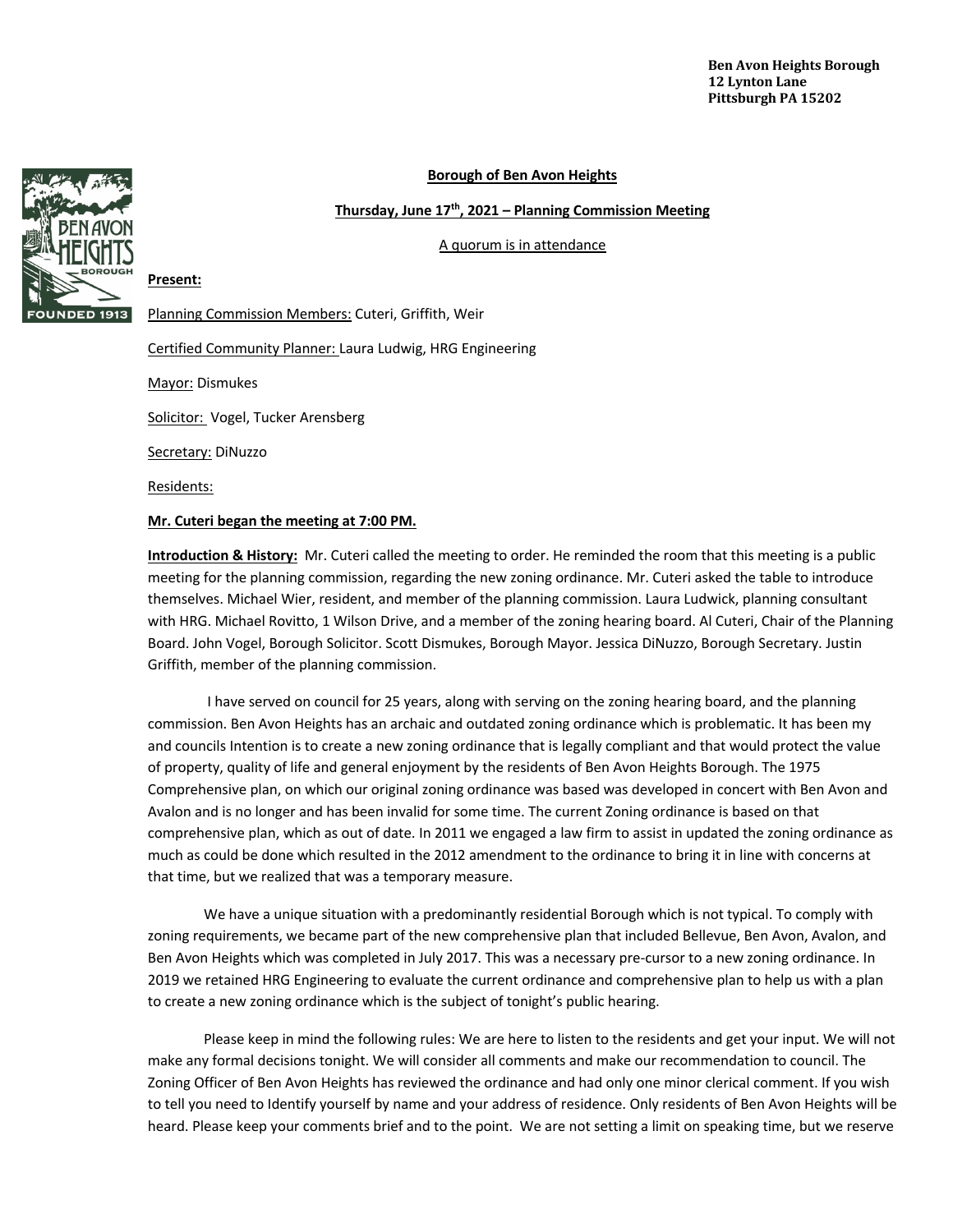the right to stop repetitive or irrelevant comments in the concern to be efficient and allow all to speak who so wish to. Laura Ludwig will present the zoning ordinance and then we will open the floor for public comment.

**1. Presentation:** Ms. Ludwig presented those attending the meeting with a power point presentation of an overview and background of the zoning ordinance changes. Ms. Ludwig informed those present that the Borough contracted with HRG back in 2019 to conduct a zoning audit of the current zoning ordinance. Based on the findings of that audit and the comprehensive plan completed in 2017, this new drafted zoning ordinance and map were developed. Monthly meetings were held over the last year or so, made up of Borough council members, the mayor and some public attended. Members went through page by page as they continued to draft the document. The purposes of a zoning ordinance is to promote, protect and facilitate public health, safety, wealth, morals and welfare of the community; to encourage and coordinate practical community development and proper density of population; to prevent things such as overcrowding of land, or light; danger, congestion of travel or transportation; to provide for various housing types and the land uses; to accommodate reasonable overall growth and to preserve any agriculture lands such as farm lands, steep slopes, things like that. The provisions within the zoning ordinance should reflect the policy, and be consistent of their community objectives, that are outlined in the 2017 comprehensive plan. It should consider the character of the community and consider the needs of the residents, and the various neighborhoods within. Typical content you see in a zoning ordinance, are zoning map, zoning districts, area, and regulations, permitted uses and other use types, definitions and terms, signage, parking, and zoning ordinance.

The zoning map: The Borough previously was entirely residential, and Ms. Ludwig did not believe the Borough had an official zoning map; the Borough was part of the joint comprehensive plan in 2017, with the neighboring Boroughs. The zoning districts that are proposed on the new map, is "R" for residential, which is still most of the Borough; Conservation and open space, which are steep slopes, and non-developmental parcels that the Borough owns; Community recreation which is the Borough Park; Private recreation which is Shannopin country club; All other areas are counted for in the neighboring Boroughs. Ms. Ludwig noted that this zoning map is simple, with the majority being single family residential.

Zoning ordinance table of contents: Ms. Ludwig noted that the table of contents are typical and standard. There are general provisions, there's definitions, district regulations for the specific zoning districts on the map, different regulations within regulations on fencing and on accessory structures like sheds; standards and criteria's, supplemental regulations, information on parking which for the most park is only applicable to Shannopin; language on signage, and the standard zoning ordinance back matter. General provisions, gives a summary of development objectives and the purposes of zoning. Article 2 is definitions, the currently ordinance was last written in the 60-70's so it was time to give it an update. Some of the terms were updated and modernized, and certain terms were added, with specific sign types, wireless facilities, and visuals for fencing your yard; tables were also added. Article 3 is the district regulations, so it has statements of those 4 zoning districts and provides the area in multicables; previously this was not in a table format. There are some general standards for accessory uses, like sheds fences and solar panels. Article 5 is supplemental regulations, with some performance standards, and some exemptions. Article 6 deals with parking, parking ratios, a single-family dwelling is 2 units which is very common, and private recreation which would be for Shannopin. Signage, we did add some language on the permitting process for getting a sign and the procedures associated with that, mostly applicable to businesses so that would be Shannopin; and then some language added on for signs that are prohibited like A frame signs and digital signs. The last section is very standard language on information on the regulation and procedures for any non-conforming structures or lots, required permits and penalties if you don't get a permit, very standard language. The last part is dedicated to the zoning hearing board, and processes for that.

**2. Public Comment:** Jim Georgalas 15 Banbury Lane, has a very limited issue right now to look at as he has not had the opportunity to see all this. My issue is, the political signs; and what has me concerned about that is, a couple years ago I wouldn't be sitting here raising a fuss, I don't know what the fear is with political signs to begin with but, they just happened and maybe they stayed up on the property a little too long, but then they left and nobody was hurt or what have you and if you were for democrat or republican or libertarian – that's what makes it interesting. But times have now changed, we're living under a period of people like us cannot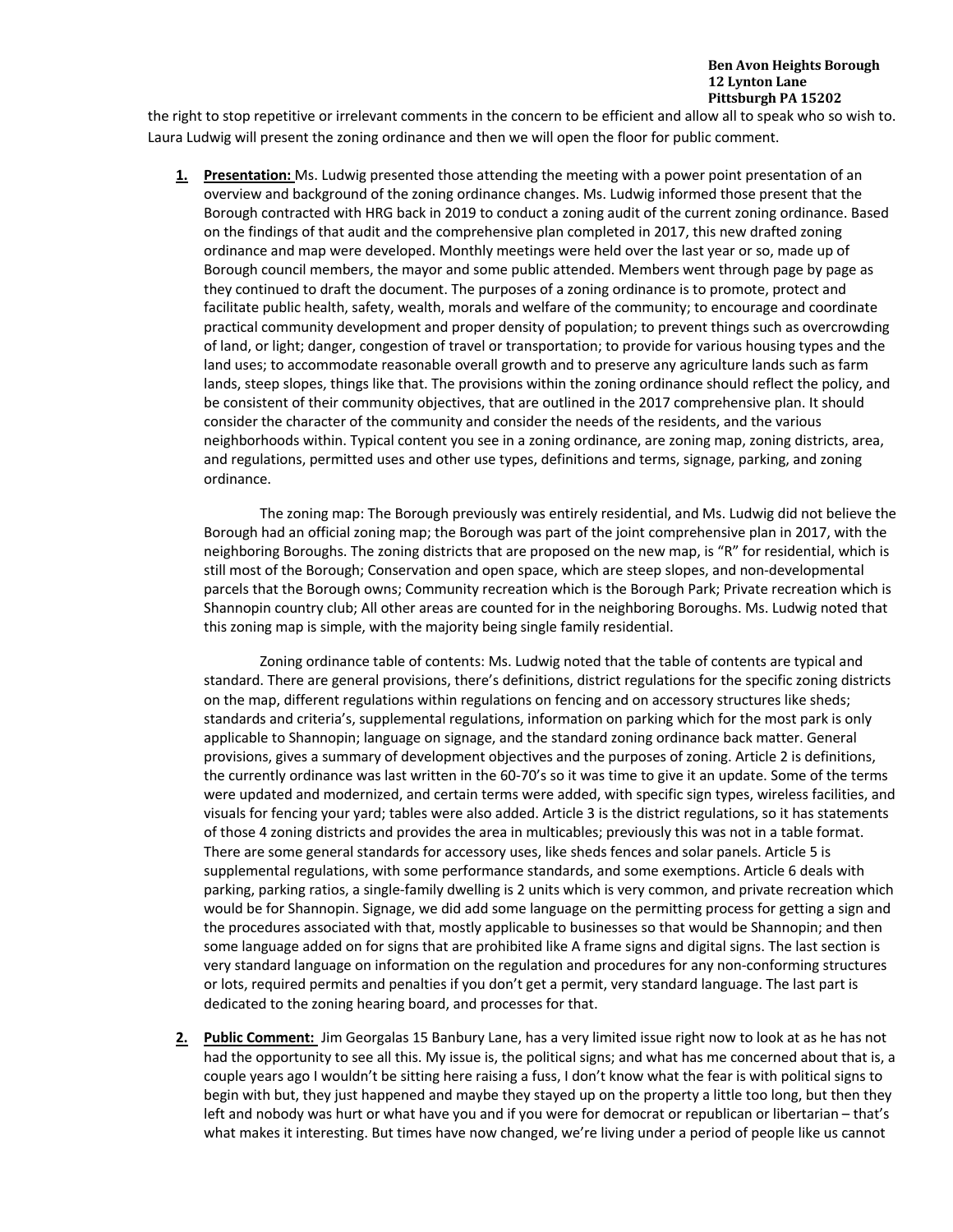get our own idea published to the community, without much more effort than before. The internet has now really let us down, it's controlled, what you can say – you can say something perfectly right about the efficacy of an experimental or off labeled drug by a peer reviewed group and you will be cut off – and that's not political but I'm just saying that something so apolitical is a subject of discrimination.

What I can see in this ordinance is that you're discriminating against political signs and you're doing it in an arbitrary and capricious manner; because you've had no findings of fact based on any basis that these signs are harmful in any way, or that they offend the community. I might be very offended by Halloween decorations, okay but is seems like in this thing Halloween decorations are okay but political signs are not. That is my primary concern that we shouldn't have limitations other than danger to the public as to what you say on your property. There's a supreme court case that says the most important first amendment right exercise is when someone puts a sign in their yard, because not only are they making a statement, which they can do anonymously, or other ways in a public square, they're putting it on their property which shows their dedication to that idea. I think it's a very important thing, and more important over time, that we really respect and celebrate political statements. Your solicitor and I went to the same school, and I think he was a little bit later in there, and there used to be debates on communist vs democrat, to no end; well, that doesn't happen anymore, you can't do that at a college. You're either on one side or the other side and the other side is for voting. That's my concern about signs.

Ms. Ludwig responded that she would leave it up to Mr. Vogel too, but it is an exempt sign it would be considered temporary if I'm not mistaken. There are temporary signs on public property and there are temporary signs on residential property. Mr. Georgalas added that public property – you can control what you want. Mr. Cuteri added what we're saying is it's not, you can put political signs up. We're not excluding them. Mr. Georgalas added that he thought there were limits in size and the duration. Mr. Cuteri responded that yes, that has always been the case.

Megan Thompson 15 Penhurst added that she read the sign thing, she agrees with you, the way that the definitions and this wording, like a flag is only considered a flag of the state, federal or local government; so technically somebody couldn't have like an Ohio State flag hanging outside their house, or a Penn State flag hanging outside of their house; and then with the temporariness of the sign – like we have signs for our kids' school, like my kids a kind kid and I put that in my front yard. I should be able to have that in my front yard for more than 5 days. And if he wants to hang a political sign, he should be able to hang a political sign for more than 5 days Mr. Cuteri responded that no, it is not 5 days. Ms. Thompson responded that it is 5 days. It states that it shall not exceed 5 days and shall be removed immediately after. Maybe that's not the intent, but legally speaking, that is how it reads. I think that's why this conversation needs to happen because there are definitions that don't work and legal terms that need to be tweaked in this document to make it, as a lawyer I don't want to say oh we didn't intend that because there's always an argument in that's how it's written. Mr. Dismukes asked if that's an issue on public property or private property. Ms. Thompson responded, private property. Mr. Dismukes then asked and the way the definition reads from your review.

Ms. Thompson began to read temporary signs on residential property, a temporary sign not exceeding 6 square feet - fine, and total gross area for each exposed based may be permitted for a period to not exceed 5 days and shall be removed immediately after termination of the activities, service project or event of, provided that the if safely installed. The use of the word and, it needs to be, if it is specific to an event, so you can have your sign, but if it's specific to an event it must be an or, that cause just needs to be re-worked. Mr. Cuteri responded that the temporary signs that Ms. Thompson is referring to here and maybe we need to clarify the definitions for people who are having a sale at their house or a yard sale, or something like that, that was the intent, it had nothing to do with if you put up a sign about your child or something. So, we will clarify; the idea of this was like hey, I'm having a yard sale or, I'm having a sale of all my furniture or something like that, that's why it refers to the activity, or event so those signs don't sit there for 3 or 4 weeks. That was the intent of that. So, if we look at the definition of temporary signs maybe it needs to be clarified.

Mr. Vogel added that there must be some reconciliation because under the definition of temporary sign, it says any sign advertised or displayed constructed of cloth canvas, light fabric, cardboard, wallboard, displayed for a period of not exceedingly more than 31 days. Temporary signs shall be permitted to advertise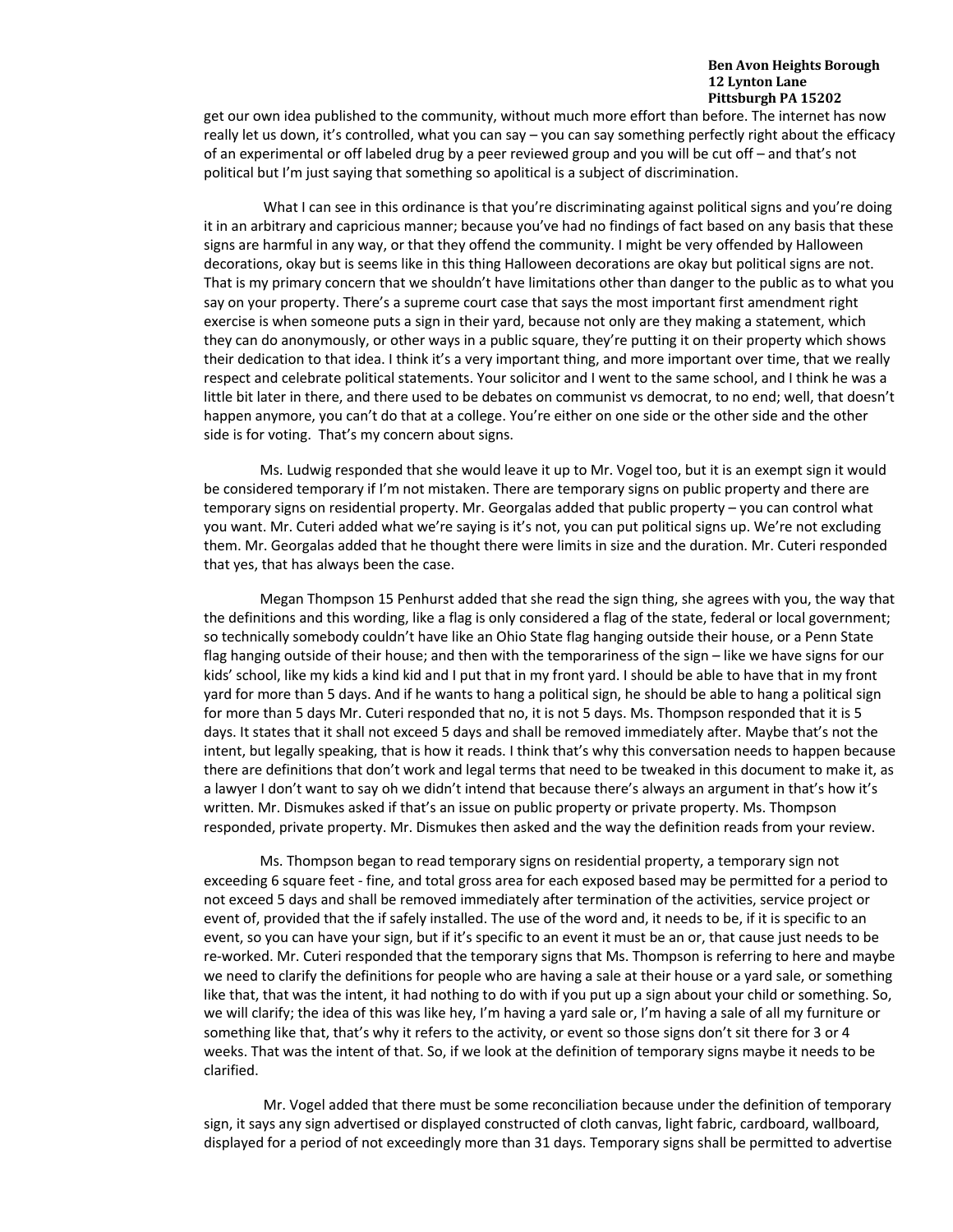openings distress sales, change in ownership, or temporary businesses which have been approved by the planning commission and Borough council or zoning hearing board. On this one, on the temporary signs, this is not dealing with political signs. I think this is just dealing with if it's rummage sale next Tuesday. I think that for the most part, for having signs on your property, for let's say a political statement or otherwise, on your property, the government gives you a lot of deference. That's not something that this is supposed to, govern. The two things really are, are someone who decides to make this a billboard for their home remodeling or babysitting or something like that, that's kind of the first issue behind this: the second one with signs on public property, that's really dealing with political signs but on the public property itself.

Mr. Georgalas asked what the limitations were on private property for the political signs. Mr. Dismukes replied that it's really size, and there is some component of offensive content. Someone in the audience asked who defines what's offensive. Mr. Dismukes responded; well, I do. Ms. Ludwig spoke up and stated that that language had been taken out. Mr. Vogel responded that I think as far as the offensive comment goes, that's always a tough thing and it's not in here because I know in other communities, where you will see, someone will say 'blank this candidate', the owners of property have a lot of leeway with things like that; it's unpleasant, no one may like it but I think if you go to court on it, the Borough will lose. I think that's why when we're talking about the political signs, we're very careful of not putting limits on private property, because again on private property – Mr. Georgalas interrupted so this doesn't really address this, on private property and political signs. Mr. Vogel responded that no, it doesn't address it because it's difficult to address. Mr. Georgalas responded okay I read that quickly and I apologize. We can get a PDF of this, right? Mr. Cuteri replied that yes, you can currently download it from our website. Mr. Vogel added that just as a note, again, for everybody here it's on the Borough website, because it's about 100 pages, it would be an expensive way to add up to make the copies of it. But if it's dire or difficult, we'll get you a paper copy, call up the Borough manager.

Ms. Thompson responded that along those lines, I know this is a working draft, but just as a general read through of this, there's a lot of inconsistencies like that, and there's a lot of definitions that are in the front that are not used throughout the document, so I guess as a resident that is paying, using tax payers dollars to have this drafted, I would like a through proofing of it to ensure it's really saying what we're intending it to say and it's like tight and we're not extraneous references or definitions that have not been used in the document. Ms. Ludwig responded that she thinks that there are some that the Borough just opted to keep in there because should someone come through and want to put say a wireless communication facility, you define it, but you don't permit it anywhere. So that would have you covered, you know what I mean? Mr. Cuteri added if you don't have certain information defined, then it creates problems in the future when people are filling out applications for things we have not thought about or provided for in the zoning ordinance. So, we have gone through and stripped out a lot of stuff that was irrelevant, I mean the original was what, about 160 pages and we got it down to about 95. But we'll look at it again, I'm not saying we won't but, keep in mind some of these things, in my experience in zoning issues, and zoning components and all that, it's better to have things clearly defined so it's clear to people, what is and is not permitted, so that we have a defensible position; even though it may not be part of a specific text, we have it in the zoning ordinance.

Mr. Dismukes asked if we have a method to obtain public comment on this. For example, whatever you find out, send to us. Mr. Cuteri responded, Scott that's the purpose of this meeting is to obtain public comment. Ms. Thompson added that she has notations throughout the document, we can sit here and go through each one, but I don't think anyone wants that; but I do think that's what Mayor Dismukes is saying is that Mr. Dismukes interrupted and stated that we have spent a lot of volunteer time, we don't get paid. We've spent a huge amount of time. If you want to contribute to that process, I encourage you to do that. Mr. Cuteri asked if Ms. Thompson would like to send her comments along to the Borough email and Ms. DiNuzzo will then share with the committee.

Joe Rattay from 19 Biddeford Road stated he had kind of similar statements - one on the sheds; they say the actual height and 150 square feet maximum 12 foot, okay. But they say swimming pools are related to the backyard, there are no restrictions on sheds as to how many sheds you can have, where they can be placed. Mr. Cuteri responded that sheds are an accessory structure and they're defined Mr. Rattay interrupted then I can put 5 sheds in Mr. Cuteri interrupted that no, you can't it's an accessory structure and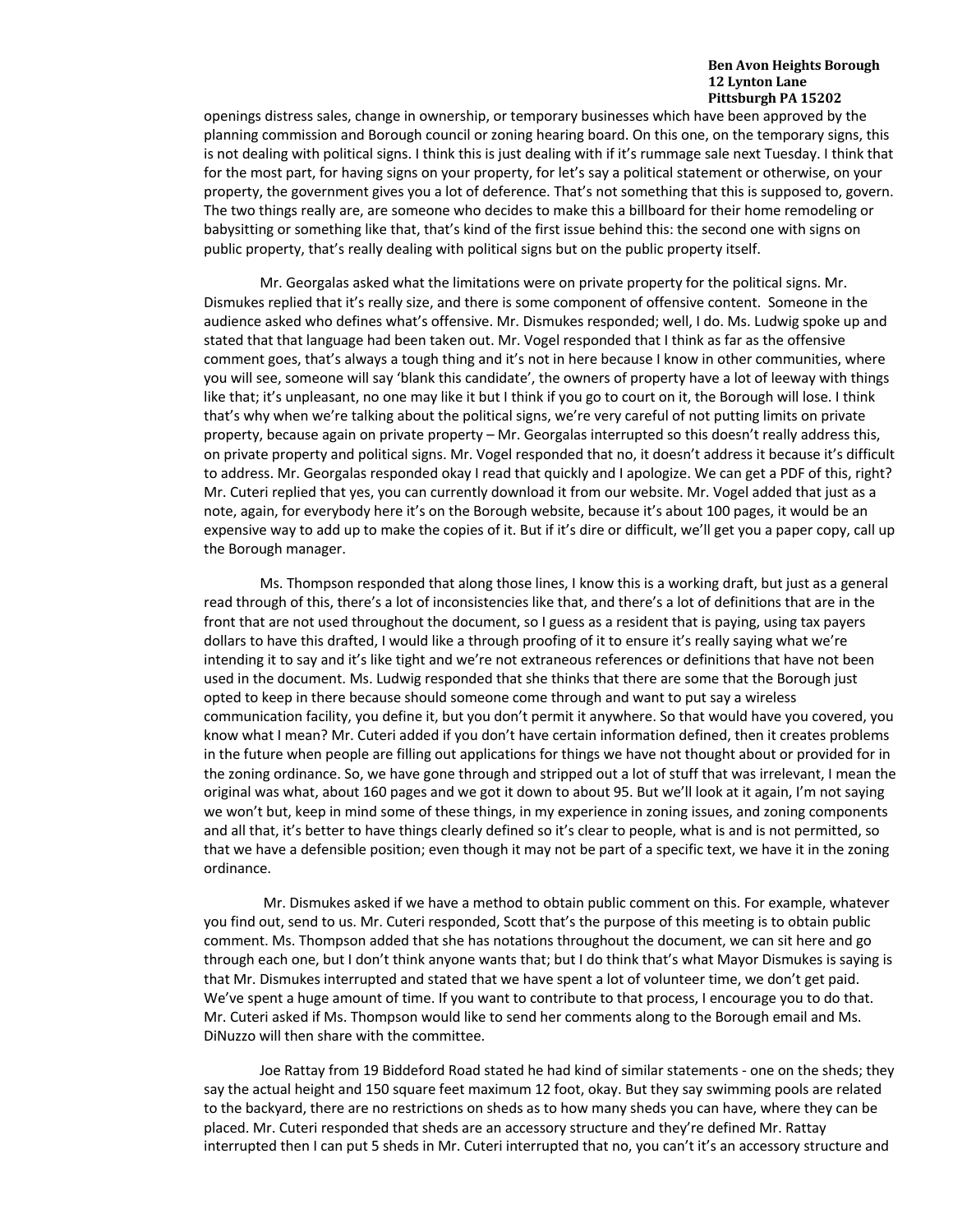you're only permitted one per property. Mr. Rattay responded that it doesn't say that but, in all the limitations it's doesn't say one. I read through all the limitations, and it doesn't say one. It mentions 3 different types, one mentions a pool shed, one mentions a tool shed and one mentions a third shed type, so really you can have one of each?

Mr. Cuteri responded that, no, some of those are defined and only permitted in the private recreational use for Shannopin club, and then there's one for the residential properties, that has limited size as well; we must accommodate the types of facilities they need here at Shannopin as well as what you might put on your personal property. But just because it's in there doesn't mean you have to look at the restrictions, and permitted uses for residential related types of structures, and that's how it's controlled. Mr. Rattay replied so your only limited to the ratio? Mr. Cuteri responded no that's not what I'm saying. To have an effective zoning ordinance we don't write about the shed and then give you all the criteria for where that can go. The criteria in where that can go is in other sections of the zoning ordinance. Because it covers more than just sheds. It covers setbacks for the residential, for the different uses' groups, whether it's recreational so, don't assume because there are three definitions of sheds in there that you can put any one of those sheds on your residential property. The zoning ordinance doesn't allow that. Do you understand what I'm saying? Mr. Rattay responded that he slightly understands. I know what you're trying to point out, the other thing is it doesn't mention what it can be constructed of. Mr. Cuteri responded that well they're supposed to be constructed of materials from the main residents, I think that's covered in the ordinance. Mr. Rattay responded that he did see that but thought that meant garages. Ms. Ludwig added that you would be limited to one shed. There's not more than one accessory structure by type. So, you could have a pool and you can have a shed, but you can only have one. Mr. Rattay responded so I can't have a pool shed for my tools and a bike shed for my bike, no. Mr. Cuteri replied to no. you'd have to combine them. Ms. Ludwig added, not without getting a variance. Mr. Cuteri added that yes, you would have to go through the variance process.

Mr. Rattay responded that the second item is like that is, personally I do not believe that we should have car ports in our front yards, that should not be allowed. I mean it lowers the value of the property. All I see are limitations, it's 50% of the frontage, but it doesn't say how deep it can go. Mr. Cuteri replied, I'm sorry what are you talking about, driveways? Ms. Ludwig added car ports. Mr. Rattay added parking pads. It says you're allowed 50% of your home frontage - each parking space provided for parking vehicles through the ordinance must have not greater than 50% of the width of the front of the dwelling or building located on the same lot. It doesn't say anything about the depth. So, technically the way I'm reading this is you can have 50% of your front yard width wise but it could go up to your front door for a parking pad? There needs to be, the way I see park pads, I'd rather not see them at all as I think it devalues the property. I think there needs to be at least 5 stipulations as to an exact limit of a particular pad, stipulated as what type of vehicles are allowed to be parked there, it says car but if someone parks a motorcycle that's a totally different class of vehicles, so if you allow motorcycles then you're going to have to allow RV's and boats and campers and anything else. But I think you need to limit by class, of vehicles, the penalty and fee for violations for that, what the pad can be constructed of, and I said I would prefer an exact size if you're going to allow them at all.

Mr. Cuteri responded that it says here that on street parking shall not be permitted any residential yard accept on a permitted driveway. Residential driveways are an accepting to the design allocation standards established in Ben Avon Heights Borough construction standards in the county SALDO. Mr. Rattay replied well the definition says here the term parking space shall include but limit to parking pad, driveway or other areas provided for parking vehicles. Mr. Cuteri responded right, that's the definition of the term. Mr. Rattay then added, not greater than 50% of the width of the front of the dwelling or building structure located on the lot. So basically, you can create a pad. Mr. Cuteri responded, you're in the definition of parking. That's what I'm trying to explain, the definition describes what that term means and then it is restricted by the other things in the ordinance. Where we said where all the parking requirements are, lot layout and design standard for the parking, number of parking spaces, that's covered in that area. Mr. Rattay responded that was about commercial it had nothing to do with residential. Mr. Cuteri responded no, a lot of it is commercial but there is some residential in there as well. Mr. Rattay responded, right and there's no restrictions on it other than the 50% frontage. And I don't think it should be allowed. And there's no limits on what type of vehicle can park on it. You need to limit it by vehicle class.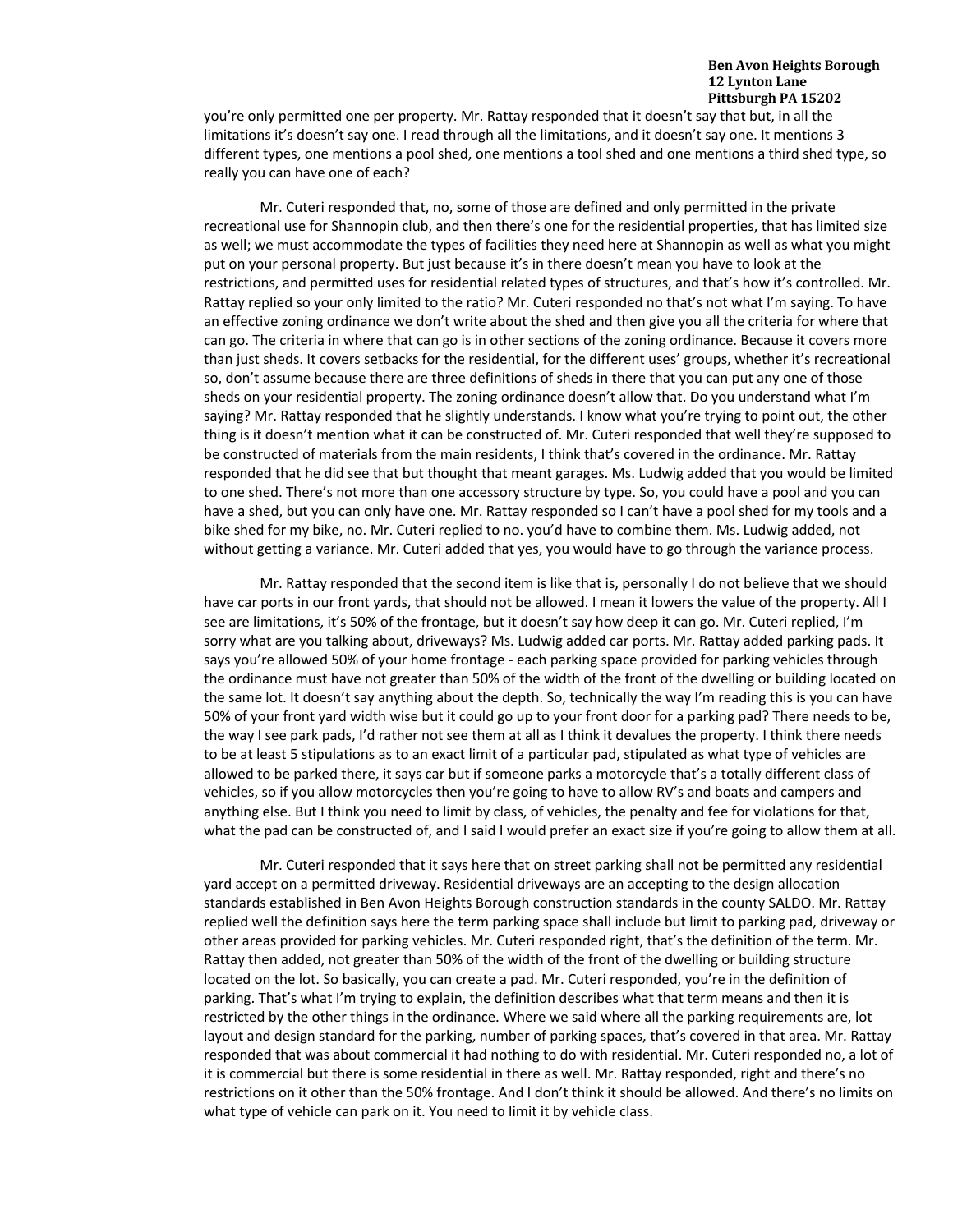For as many people that are here, to print this out, I think we deserve a paper copy that should have been at this meeting because for us to all go by, we can't all be looking at a computer looking at this, it wouldn't cost that much and then you could all say go to page 42 and see what this actually reads, we're doing this all blinded by hearsay. But I did print out the grave concerns of the actual ordinance. Mr. Cuteri replied, what are the three sections you, do you have the section number? Mr. Rattay responded no, I just printed it out, the term for parking space which was number 3 on that chart. Ms. Ludwig added that he's on page 66 in section 605 single family parking. Mr. Rattay added and item number 4 and item number 5 under each provided space. So basically, we need to limit, I'd rather exclude them all together, or limit the size, how many you can have, the vehicle class, the penalty and fee for violations and the list of acceptable construction materials. Mr. Cuteri responded that we'll investigate that.

Mr. Georgalas asked if he could ask quickly about this, what are the car rules. Of everything he stated, currently what are we allowed to do I don't know. Can we have three cars in our driveway or. Mr. Cuteri responded that there is not a lot of restriction, I'd have to pull up the existing ordinance. Mr. Rattay added his concern is not a driveway, you can park whatever you want in your driveway. I'm not okay with turning your front yard into a parking lot. Mr. Cuteri responded that no, it's prohibited. You can't park in your yard. Mr. Rattay responded that if you put in a parking pad, that's allowed. Mr. Cuteri replied yes, but it had a restricted size. Mr. Rattay replied that it does not say that. Mr. Cuteri responded that it does, it's 50% of the front width of your structure. So, if you have a two-car garage, there's 20 feet. You must understand most of the houses in this Borough are less than 35 feet wide. If we were to say it must be much smaller some might not be able to fit a driveway in the front. Mr. Rattay added that he's not talking about driveways, he's talking about parking pads. Mr. Dismukes added what he's saying is the length of the pad is restricted to 50% of the width of the structure, but the width of the pad, the depth is not restricted. So, it could go from the curb, all the way to your front door, and that's what he's worried about. Mr. Cuteri responded, well that's a driveway. We'll look at that Joe.

Ms. Thompson added that to his point recreational vehicles, the defined term, but it's not used in the document, so I don't know if there was an intent to limit the parking of recreational vehicles in front of your home at some point but, now it's not used in the document. Mr. Cuteri replied that we will investigate this. Recreational vehicles and the driveway size. Mr. Thompson stated that she just wanted to ask a question about how this is, you're going to take public comment, do we have, after its revised, do we as, Borough residents have an opportunity to review the revised zoning, and will there be another meeting on that? Mr. Vogel responded that yes. Mr. Dismukes added that this is a draft, this is not final for public notice of common, and when we get it back from the county, right? Depending on – Mr. Vogel interrupted we may have another meeting before we get to the county. Because the idea is that when you send it down to the county, they pick up on any inconsistencies and things like that and then they'll respond back. We may have this little go-around here before we send it downtown. Once we do and it comes back, we'll probably revise it again. But there's going to be an opportunity to do this, if you have this now, or over the next couple of days, whatever questions you have and let us know about this. Because human nature being what it is, if we go the next month or so, come up with something, and then there are more comments on different items, that just makes the process even longer. Any comments you have on there if you can get it to us at one time. If you could send it to the Borough email.

Lester Hebert at 9 Briar Cliff Road asked if there was a rush to get this done. Mr. Cuteri responded that yes, there is a time frame. Mr. Hebert responded why. Mr. Cuteri replied because we need to meet the deadlines we created; we've already started the process. Is there a concern about the time frame? Mr. Hebert responded that yeah, I don't want it to go to Allegheny and then we must re-start the process, I'd like the opportunity to comment again. Mr. Cuteri responded that yes, we're saying you will. Mr. Vogel stated that the idea is, on doing these ordinances, they take a lot of time and the problem that sometimes happens is that you either get bogged down in the process and then nothing moves, and then someone comes in with a development or wants to do something and there's really nothing you can do about it because you haven't really enacted anything yet. So again, we're trying to move this along because if, we're not going to get unanimity on this, the comments made have been excellent, but we need a general rough consent on these ideas. When we come back and get something form the county, I was involved in a zoning ordinance for a 20,000-population community, and we went through the county 3 times. The third time they went around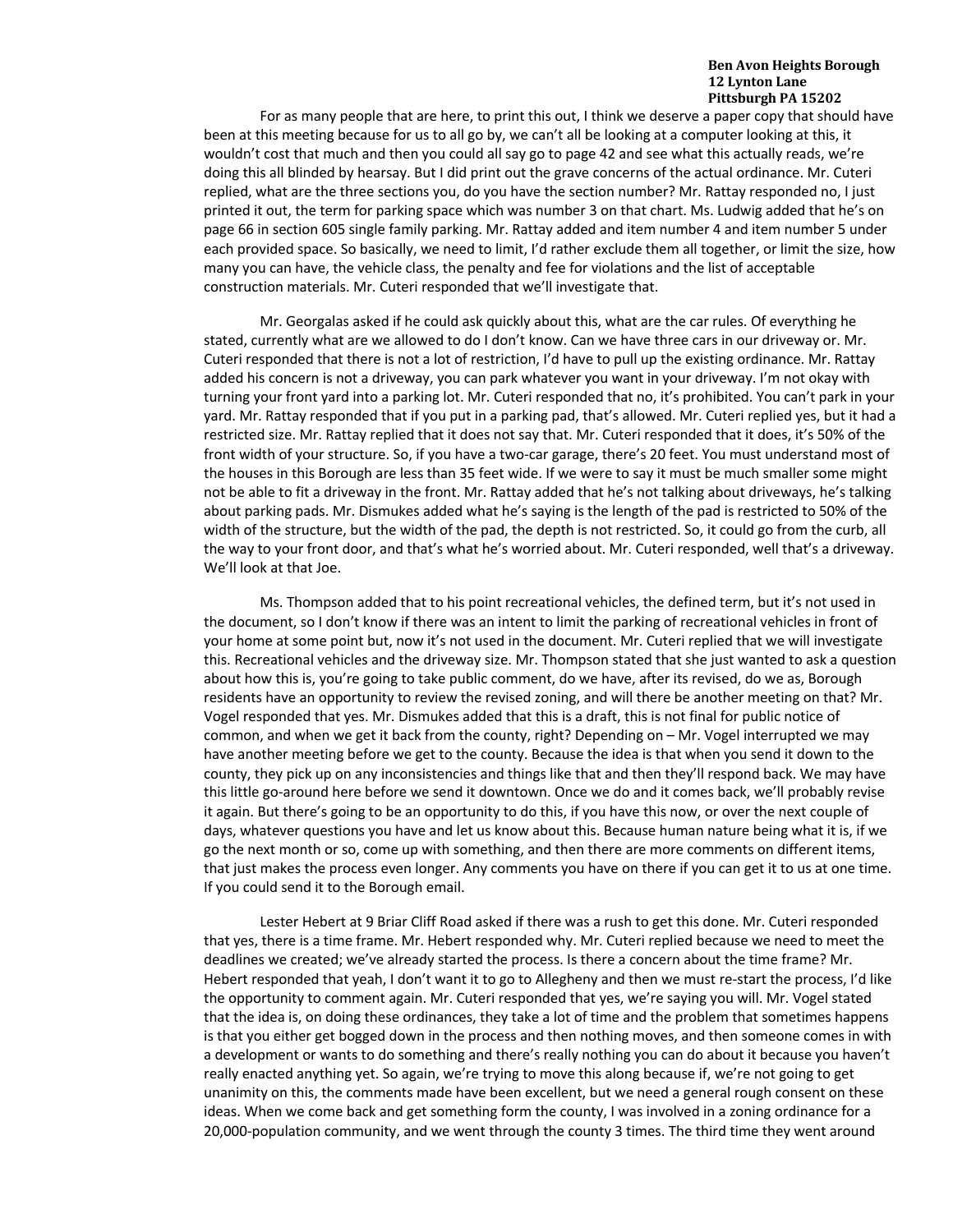we said no, we like what we wrote and that was it. So, I think what we plan to do on this is, to get the input to go through it again, what I would say is, if you have the comments now, make them and send them out to us.

Ms. Thompson asked, I don't know if this is legal or not, but can you post like on the Borough website the comments on this draft are due no later than, to keep your process moving? So, then you have a defined period and then if you miss that period that's on the resident. Mr. Cuteri responded, yeah well, the idea is that we advertised this a few weeks ago, and put it on the website to have comments today, so, we'll be glad to put another deadline out, like maybe a week? Keep in mind we're going to look at this, on how this will structure and make sense too. We're not going to be the final say on it, we're going to make recommendations to council. Because council put this zoning ordinance together. Do you want to do a week? Is a week enough? Ms. Thompson replied that yeah no, I just suggested for your benefit, so that you're saying you don't want the process to be drawn out, I was just saying that maybe it makes sense to put some deadlines around it if you don't want the process to be drawn out. So, you give residents expectations. Mr. Cuteri responded that well I agree. Well, this was the deadline, but we'll make another one.

Mr. Vogel added with the recommendation Al, otherwise if we gave comments in two weeks on something like this, would that be good? Mr. Cuteri responded, yeah let's do that. Mr. Mihalko added at least prior to the next council meeting because it's going to be discussed there. Mr. Cuteri reminded Mr. Mihalko that this would be planning commission, which would then take it to council so, we'll say two weeks, Jessica can you send out an email? Send an email blast, if they have any comments, please submit them in writing. Ms. DiNuzzo asked for confirmation, so July 1<sup>st</sup>? Mr. Cuteri responded Yeah, sounds good. And ask them to reference the section that they're commenting on, so we know what section they're talking about.

Mr. Georgalas stated I keep saying when it goes to the county as if that's the oracle of del phi or something, what are the standards of the county? Mr. Vogel responded what the county does is the county makes recommendations, we don't necessarily have to accept them. However, let's say that down the road someone challenges an aspect of our ordinance, and someone finds out, oh the county told you this was going to happen, and we didn't do anything; the counties opinion and comments are advisory. But, for the most part they are a professional staff who does this and again, for the most part they're able to point out inconsistencies, or things that are not logical. Once they get into the areas, I remember once they didn't like the act of God use. They second time around they decided, you know what we're going to use the term act of God in there and they ignored it; I don't think they're going to get sued over that. Mr. Dismukes asked john, if we could back up, as I suspect there are some people here who don't understand why you must go to the county, can you explain that please?

Mr. Vogel responded yes, the reason you must go through county is because that is part of the process and the municipalities planning code. But in addition to that, it is a process in which they can make sure that this is an operative document that meets legal requirements. So that's the biggest reason why the county wants to review and have a say in this. Mr. Georgalas asked but if you agree on pads, the size of pads, his argument one way or the other, the county may say that's not a good idea, that's not enough pads, but you can still stick to your story. Mr. Vogel responded yes. Mr. Cuteri added I want to add some clarification too for John, the pad size thing I understand but the size and recreational vehicle, we're putting together an ordinance, a separate ordinance about what can be parked in your site and not having junk vehicles and stuff like that. The reason we're doing that separate from the zoning ordinance is because then it can be enforced by the police. If it's in the zoning ordinance we're kind of limited with the zoning officer enforcing those types of things. So, if somebody has a car on blocks in their driveway, they must do work inside the garage, or it can't be parked on their yard type of thing. So, those comments about the recreational vehicles and stuff, will be appearing in the ordinance we're drafting now they'll be a separate Borough ordinance that can be enforced by the police department. Because the police can't enforce anything in the zoning ordinance. Just to clarify that point, you won't see that coming into this but, we will be addressing it.

Mr. Ludwig added that we can make a reference to that, within the regulations. And then just to follow up on the county review and how that process works I think, like why we did this tonight was then we can make changes. Because even the MVPC will stipulate so, once the county gets it that's when the clock starts ticking if you will, so they have so many days to review, and the municipality has to hold the hearing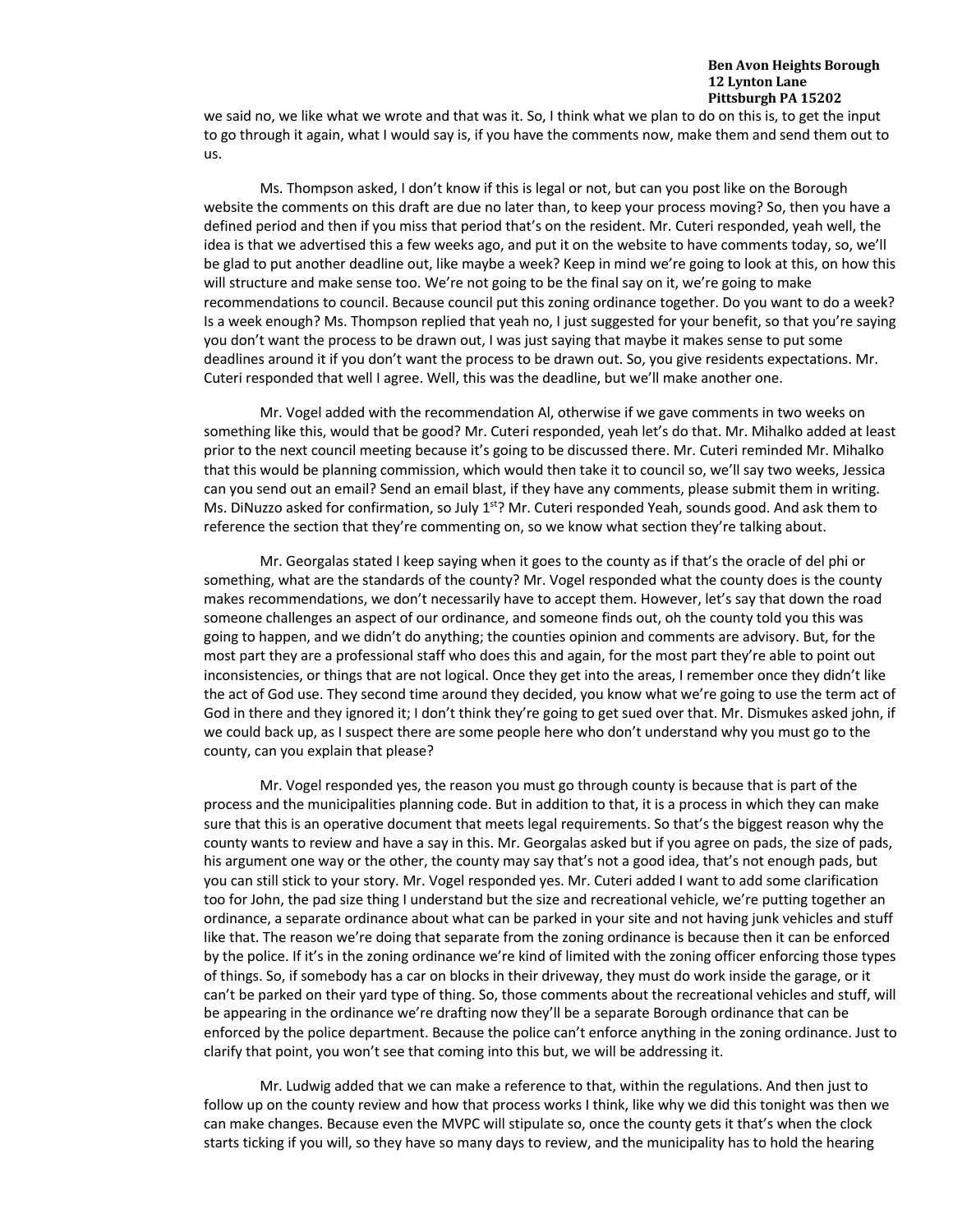within so many days, advertise within so many days; so, if you make any substantial changes from that first draft that they see, you have to then send it back again. So, why we held off on sending it was so we could get comments tonight and fix some things and then send it off. I think it's helpful, but I just wanted to clarify. Not that you must make any changes that they recommend, or suggest but, it's just sort of part of the process.

Mr. Georgalas stated well that brings us back, why are we doing this? Is there some mandate that we must review and change the ordinance, or can we just stick with the ordinance we've had? Mr. Cuteri responded well the ordinance we have is not very good. And it's based on a comprehensive plan that was done 40 years ago so that's out of date. So, we have no basis for our zoning ordinance right now. For our municipality to have a zoning ordinance without the comprehensive plan we just did, we would have to allow every type of building use Mr. Vogel interrupted, I would not go that far. We did a multi municipal comprehensive plan in 2017. As part of the process, we need to redo the zoning ordinance. And again, like many documents, this document was done in the early 70s, so we're talking 40 years. Mr. Georgalas replied, yeah but it seemed to work well. Mr. Cuteri responded well, no it didn't. I've had a lot of issues. Mr. Dismukes added that if we look at the Borough of Ben Avon Heights by itself, and if we're only zoned residential, that's exclusionary from a constitutional standpoint for all other uses. Mr. Georgalas responded oh yeah, I understand that. Mr. Dismukes continued, so we expand the boundary and do a comprehensive plan with joining municipalities so we can demonstrate within that boundary, that those uses are accommodated. And that allows our community to maintain its current, rather that somebody being able to say, you're unconstitutional and we want to put in a senior care facility next to your house. Mr. Georgalas responded yeah, when my dad was the solicitor of Bellevue, he did the same comprehensive plan for Bellevue. Mr. Dismukes continued, that's the reason why we did the comprehensive plan. And now why we need to update the zoning ordinance, to accommodate and be modernized – is that fair?

Mr. Georgalas responded but there's not federal mandates involved? Members responded no. Ms. Ludwig added but it's a common practice for municipalities to update or amend their zoning ordinances. Mr. Georgalas responded well, I've read the current one and I guess there would be some problems but, if you look over the Borough, that's the result. It seems pretty good to me, I don't know. I'm not picky though. Mr. Cuteri replied there's a lot of stuff in there that's not clearly defined, and a lot of speculation and people interpret different things so, we're trying to make something that's fair, and comprehensive, and so everyone can understand it, it was an old document.

Bert Fary at 11 Oxford Road, stated that part of the consideration for a zoning ordinance is the character of the community. This new ordinance is going to put a lot of homeowners in a situation where they have a non-conforming use on their property; whether it's the height of a garage or square footage, setbacks, things like that. In addition to that, with the new ordinance if any of those non-conforming uses are destroyed over 50% of their value you cannot rebuild it. The current ordinance allows to rebuild within one year. So, I guess my question is, that's going to end up changing the character of the community, why not retain the ability to rebuild the non-conforming uses within a year, if it's done outside the control of the homeowner like it's written currently? Mr. Cuteri responded, well the existing structures for the most part if they're in conformance with the current zoning ordinance, will still be in conformance. It's only if you build new or do additions when you must conform. Mr. Fary responded that's not true. Garages are limited to 12 feet, and 600 and some square feet so, Mr. Vogel interrupted I'm not sure I understand your question. If you had a non-confirming use Mr. Fary responded, no, if you had a conforming use now, this new ordinance would make non-conforming, Mr. Vogel responded yes, Mr. Fary continued, so if you get grandfathered in, it gets destroyed beyond 50% of its value the new ordinance language says that I cannot rebuild that structure anymore. The current ordinance says I can within one year. Mr. Vogel responded, okay. Mr. Fary continued, so my concern is, in a sense is almost a taking. But, what's the issue with the current language that allows me to rebuild that and to keep the character of the community within one year.

Mr. Cuteri responded so you're saying we're saying we cannot re-build? I don't know if that's in there, where is that? Ms. Ludwig responded 803 D. Mr. Fary added and the current section is 8.3 in restoration and non-conforming uses. So, things like that I think need more consideration because I don't really think that's the intent. Mr. Dismukes added that's a fair comment. Mr. Fary added that it's not just for garages but I just pointed it out as my garage would be a non-conforming use now but, I mean there are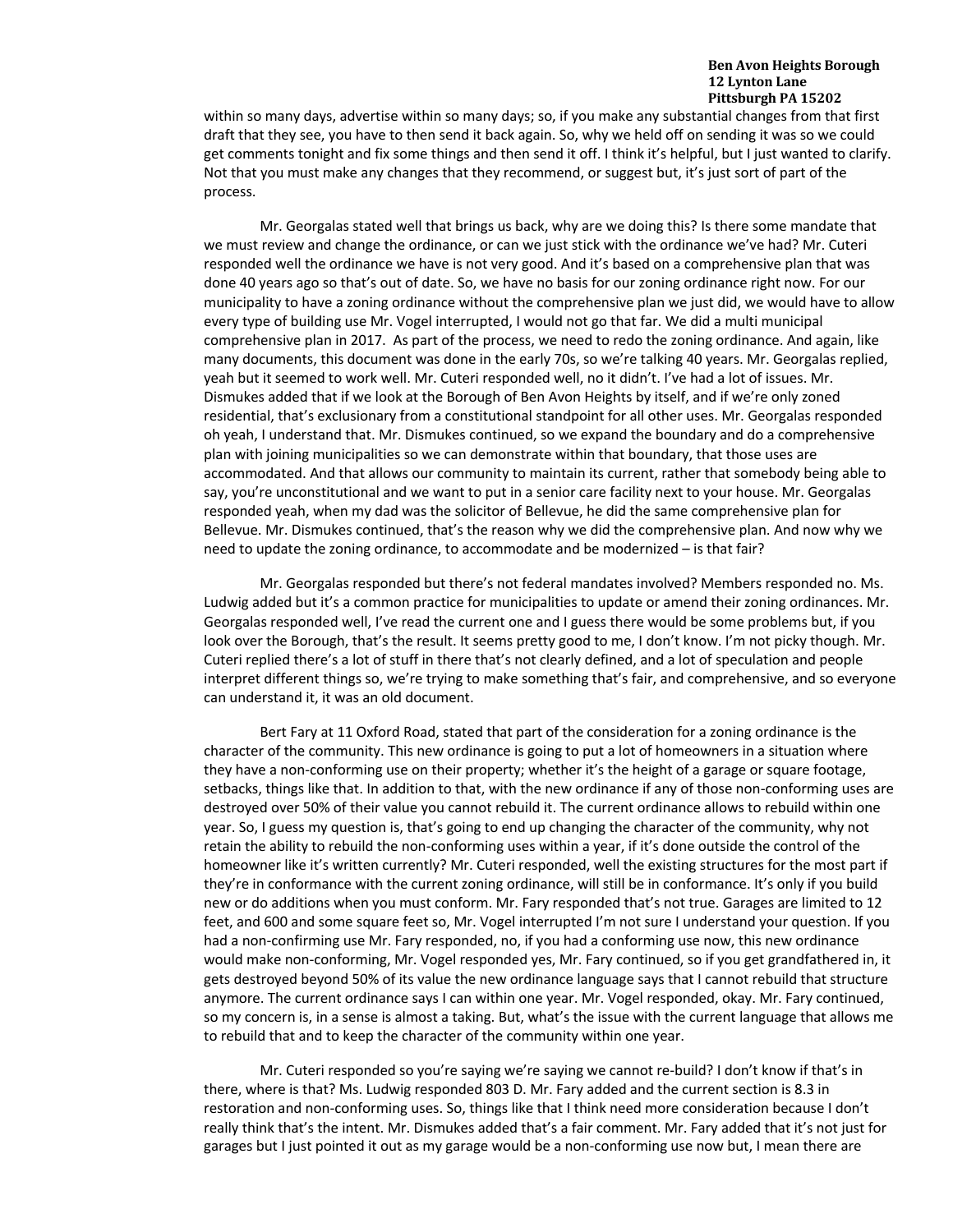other people who have additions on their property currently that if something were to happen to that house, if it were to burn down, their setback, to rebuild their house in the same foot print, they would no longer be in conformance with the 15% set back rule. Also, people have garages on their property line so. Mr. Cuteri responded Okay that's a good and fair point. Mr. Dismukes added that's a fair and that's why we take public comment, thank you. Mr. Vogel added, I will say this, I will say that how the language is in there, for the most part I think that's usually standard language. Mr. Fary stated that he does not disagree with that, but just back to the point it's currently allowed, and we're trying to maintain the character, I guess what's the reservation of leaving that language the same for that section.

Mario Plaza-Ponte 3 Biddeford Road added on a similar note, what is the intent or motivation to add that language. Mr. Vogel replied I think what happens is when you have an indifferent community, you may have things where there may be a use that is junky or doesn't really fit in the community and that's a way of making sure things are more uniformed in the community, that if it gets knocked over, destroyed, things like that, that you can – that use is out of the way. Mr. Plaza-Ponte responded so it's a matter of conformity, maintaining consistency and character. Mr. Vogel responded, yes, consistency in maintaining consistency and character and I will also say, with the idea of eliminating uses that may no longer fit in the community. I mean, let's say if you have a horse barn or something like that. Mr. Fary added there is one in the neighborhood. Mr. Vogel responded, "I'm not surprised".

Mr. Fary stated I think another question on a similar topic is, for secondary structures on your property – so a garage if it is two stories, what is the reservation of having a living area on the second floor of a garage, that's detached? Ms. Klimchak added, that's my question as well. Mr. Fary continued, not that you're you know, I understand you're restricting it so you can't Airbnb it out or something like that, but a general living area above a garage what is the reservation with that; if you have an attached garage, you can have a living area on the second floor but if it's detached, you can't. Mr. Cuteri responded you are then creating a second residential so you can't, it's no longer a single family. Mr. Fary responded no, not like a unit that has a kitchen, a bathroom, and all that but, just - Mr. Cuteri interrupted well if it doesn't have a kitchen or a bathroom it's not a living space. Mr. Fary responded no, that's not the way it's written.

Ms. Thompson added so, with respects to that topic, I feel like there are many other ways to accomplish the Borough goal of promoting the public health, safety, morals, and welfare of our community, then prohibiting me from making the best use and value of my property. You can prohibit us from renting it to somebody, you can continue to maintain that it is a single-family zone, but if I have a space above my garage, that I want to finish, I should be allowed to finish it, and if my kids come home from college, they should be allowed to live there if they want because they're my blood relative and that's still a single-family use. I feel like the Borough is overstepping and inhibiting my right to get the highest and best use of my property. Mr. Hebert stated I think I'd like to add, if everybody could raise their hand in the room who has a problem with that. A problem with the way that it's written, that's why I'm here. For the record, 1, 2, 3, 4, 5 - Mr. Cuteri interrupted, excuse me. Wait a minute, please, this is a comment period, you don't get to decide everything, we're trying to get input and we want to hear your comments. But you don't; get to vote on changes. but let's not turn this into we're voting on this. So, let me ask this question, what's the limit on making the highest best use? Maybe I should put 5 apartments in. There must be some limit to maintain the character of this residential area and community. Ms. Thompson added right, and there are so many other limits that maintain that Mr. Cuteri interrupted, I'm just asking a question, I'm just asking a question. Ms. Thompson continued, that you are prohibiting me to let my kids have a space above the garage, like doesn't, it's overreaching. Mr. Cuteri responded well I don't know that that's specifically prohibited in the zoning ordinance. Many residents responded, yes, it is. Mr. Cuteri continued, what's prohibited is creating a secondary residential.

Ms. Thompson responded, nope, so that's the other comment about this is supposed to be a public comment, whenever anybody makes a comment Al, your first response is, no that's not what it says. Mr. Cuteri replied well give me specifics, gave a very good example he said look at this section and it said it was wrong, I mean, I'm not saying it's perfect, I'm trying to equate what you're saying and what we went through while developing this and I don't think that was specific to it. Mr. Fary added on page 43 in the draft, there's a section for garages, private garages. Anthony Lamparelli at 5 Biddeford added the garage can only be 12 feet and dwelling units are not permitted, so post covid world, if we don't escape our house for a home office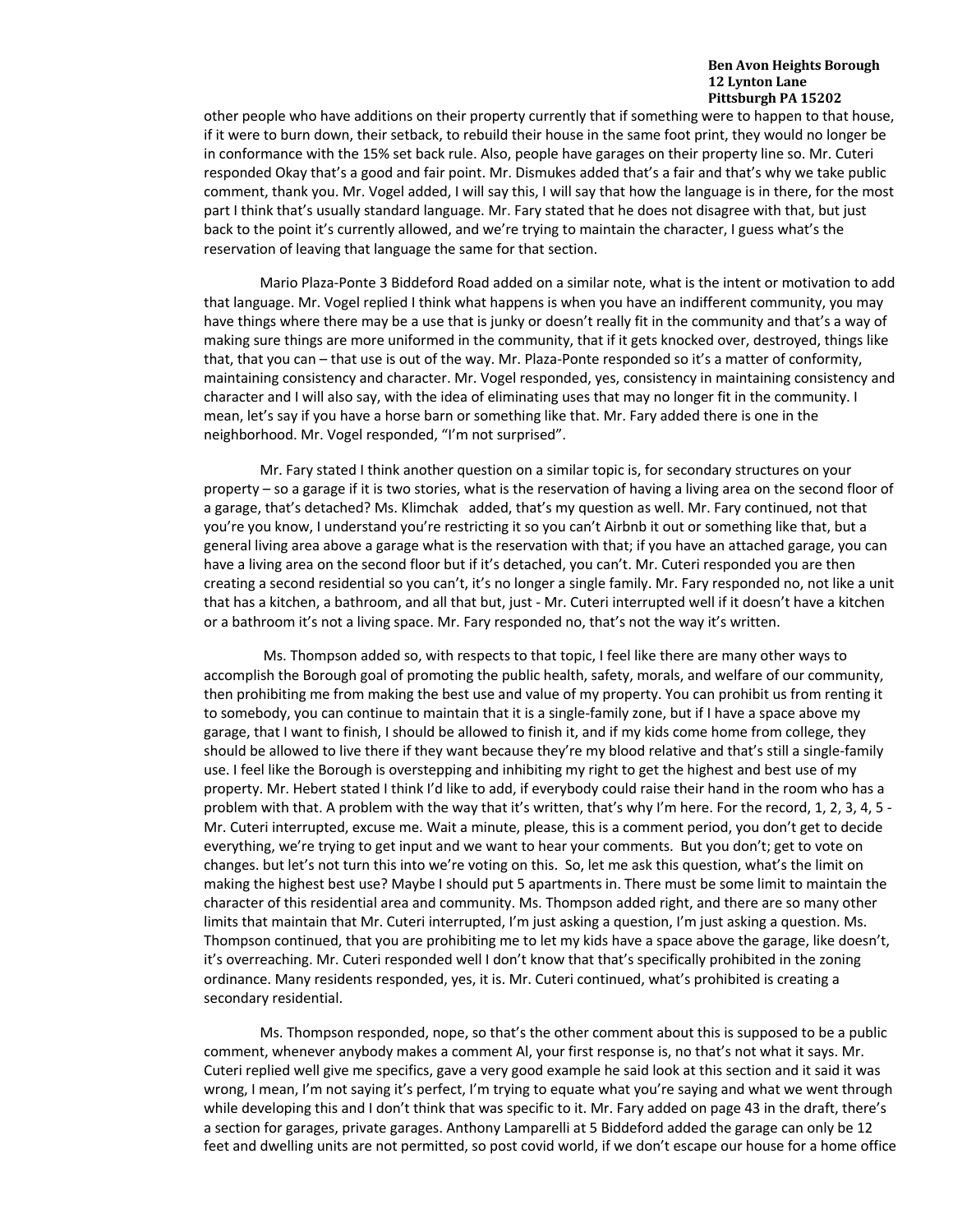than if we're mandated to work from home, which I am now, I would like to be able to turn the space above my garage into an office. Instead of what it is now, a closet in our bedroom. So, if we decide to have another child, we don't have any offices, right? We have no space. Mr. Hebert added and maybe you want to throw a shower in there, who cares. Ms. Thompson added or if you want to have a late-night snack, you should. I mean it's still, limited. A resident asked you're then adding ac, and heating to a garage to make it habitable, am I right? Mr. Lamparelli continued, I'm okay with having restrictions on what it looks like and not being able to rent it out but, to not be able to have a home office, on my property I mean it's kind of. Mr. Georgalas added they want to put the kids in the garage what could be wrong with that?

Ms. Klimchak asked if this space conversation we're having now applies to basements? In terms of an accessory dwelling or basement, you don't want an apartment added to a basement? Ms. Thompson stated well, as I read it an accessory dwelling would be considered a basement, apartment, with a separate door to the outside. Which, yes, as it reads now you could not have a basement apartment with a separate door that leads outside for in-laws or college or adult children; that would also be prohibited as this currently reads. Ms. Klimchak asked Ms. Ludwig if that was accurate what Ms. Thompson was saying. Ms. Ludwig responded that she would have to double check to make sure. Ms. Klimchak replied that she just wanted to be clear about the basement, because that's even more common to look at your unused space in your house. Ms. Thompson added, Al that can be found in the definition of accessory dwelling unit. Mr. Cuteri responded, so let me understand the thinking behind this; so, you want to be able to provide living accommodations for family members but not to rent out to other people. Ms. Thompson responded yes, 100 percent.

Jennie Liska at 19 Banbury stated that in this document there is a reference to ordinance 316 which says it governs rentals. I've never seen that ordinance, I've asked for all ordinances that apply to me as a homeowner in this community several times, I've never had 316 sent to me, but there is a 316 according to this document; so, I would think 316 would be where we say you cannot rent separately an accessory dwelling unit to a non-family member or whatever. I don't know for sure, since I haven't seen it but, I just wanted to point out that that exists, and I also related to that would like to ask that we have a website and all these ordinances listed on it, when this one is finished where we can go as homeowners and pull up these documents and reference them so we know what we're being held to. Also, when I did ask for the ordinances, this was 2017, I was sent an ordinance 100 which is the zoning ordinance, which it predates the current zoning ordinance, but I was sent it like this applies to me. So, I read it, and it was scanned badly but generally I knew what it said; and so, the website here says that this ordinance is going to supersede 340 whatever, the number that's on the website, and all subsequent amendments. I just want to know how we govern these documents, and how we know which ones are expired and which ones are current and like where that gets documented so that we can reference it. And then we're not emailing around ordinance 100 from like 1952. You don't have to answer it right now I just want it to be on the record that I look to have that governed a little better.

Ms. Ludwig replied that a lot of municipalities codify all their ordinances, like larger municipalities, so they're all like you can go on ecode360.com and they're all listed there and there the grading ordinance and the subdivision ordinance and every ordinance from here to the sun, you know what I mean, even the ones in the police and everything and not so much like a zoning officer or code officer would enforce. I don't know if that's something that the Borough would want to consider or if you've looked at it in the past but, you know that way there are all maintained. You send updates to that company, and they update it for you. For example, if we amended this this and this, they manage it. Mr. Vogel added without making this a separate topic, over the past number of years as things have gotten more fluid, we can put more and more ordinances on there. Several years ago, our firm was given the ordinances and we put them on CDs and copied them; well, within a year or two the CDs became corrupted, so there went that project. But I think maybe we could do something like that long term, as far as putting it in code, um, that may be logistic. It may prove to have logistical differences. But for a community that's been around for over 100 years, we maybe do 3 ordinances a year in a busy year, so. We understand your point and I think long term we would list all the ordinances we would probably mention that, but we would also say that, if one of them mentions zoning, or plumbing or things like that you really must go through all of them that mention that word so. Mr. Cuteri added, yeah and we do have a directory of the ordinances that we should probably put on the website.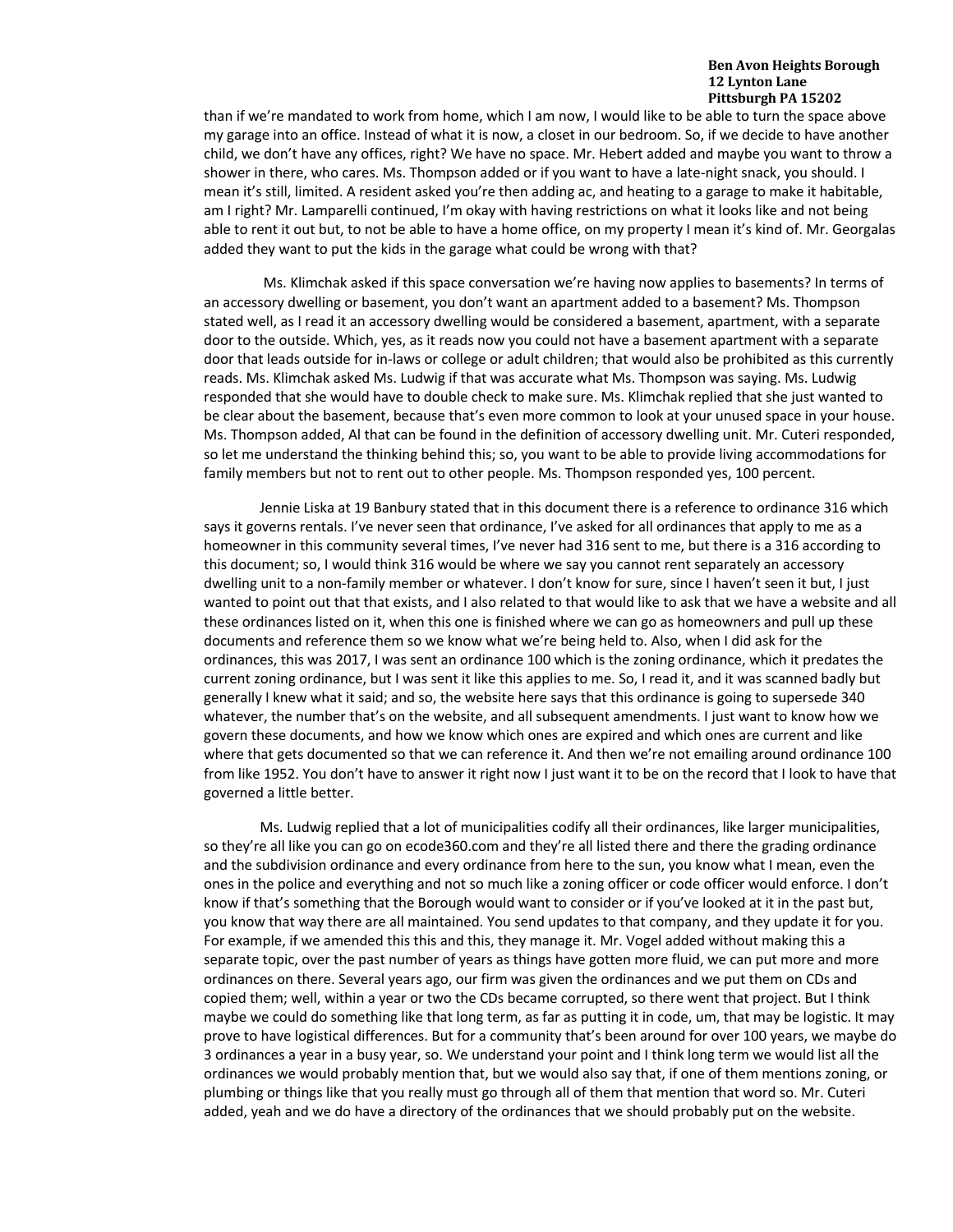Because part of that process was to organize what we have. A lot of the ordinances we couldn't find and had a hard record of them. But there are some 400, or 342 on record.

Ms. Liska added the problem is right now is you move into this neighborhood, and you don't realize until you start getting sited. And you only get sited when one of your neighbors decides that you're doing something wrong. And that's not how I want to be, I want to be a good neighbor, I want to be able to read the ordinances and speak. Mr. Dismukes interrupted, Jennie, Jennie, your issue has moved away from the planning commission, to council, and that's an appropriate issue for council, and I would recommend that we address it in council meeting. It's something that I've been pushing for a long time, and we haven't accomplished that. Ms. Liska responded, that's fair, I'd be happy to.

Ms. Klimchak spoke up, can we go back to the garage living topic? Mr. Georgalas replied that I was going to say, a good idea is, if there are so many municipalities that do have their ordinances codified, as you go through looking, it's very useful for comparing, you know like this might be better or worse but at least you can see how other people deal with it. And they're all over the place, just municipalities like us, look. Ms. Klimchak continued, the reason I brought up basement is because we happened to have an exterior entrance just into our basement, we have windows, and I would not want to let's say submit permits to say we would like to add a bathroom down there, or finish the space to have a nice recreational area, maybe you know, bar, kitchenette, the kind of things people love to do, if you could really build out your basement. I wouldn't want that to be perceived that I'm putting in an apartment. I'm trying to just expand the usage of my house but if I put in a bathroom and I put in a bar that happens to have a refrigerator and running water and suddenly I have a nice little extra space. But I have no interest in turning it into a rental. Mr. Cuteri replied I think we have people who have put in windows and everything in their basement and everything, if we have something in here written that says you can't do that, then I think we can correct that because it should be your living space; I think the issue is we're just trying not to create and apartment building environment because that decreases property value, that's the concern. Ms. Klimchak replied, I absolutely agree. Mr. Cuteri continued, if it's family members and stuff like that, that's not the deal.

Ms. Thompson added I think everybody's, well I can't speak to everyone but people that I have spoken with, the issue is power defining, can't we just limit on single family, can't we hang our hat on this on a single-family property. Mr. Cuteri responded, yeah. Ms. Thompson continued, instead of you trying to restrict on how you finish your space. Mr. Vogel responded very easily you can make it a single-family dwelling becomes a multifamily dwelling. Ms. Thompson responded but if you can't rent it to somebody, and I mean like right, Mr. Cuteri added well the other factor is the building code, we don't control the building codes either. That can step in and change what you think you're doing into something you're doing because of the building code. But I'm not saying that this is a problem, I'm saying we need to define what single family means, a little broader definition, that should alleviate some of the concern you have. I mean I know someone right now, has a permit to rebuild a garage and they're putting a workout space above and an office area, and that's fine, I don't believe this ordinance prohibits that. It's just you can't have a business where you have people coming to park and deliver materials, and things like that. That's what we mean by nonimpact business, everyone is now working out of their home, but it can't become a commercial establishment and start all this traffic and cause problems in the neighborhood. So, we're trying to put a stop against that. Ms. Klimchak stated and with the example you just gave of workout space, that must be within the 12-foot height, right? Mr. Cuteri added well he's under the current ordinance and we were just looking at accessory structure heights. Ms. Klimchak continued, so what was the decision of the 12 feet, that seems, for certain homes that seems not tall enough to be architecturally to scale. Mr. Cuteri responded well, the thing is we were looking at a garage you don't want it as tall as a house, but if you're just building a garage, or if you're building more than a garage, then yeah, you need more than 12 feet.

Ms. Thompson asked would it make more sense to instead of 12 feet, to say it can't exceed 80 percent of the height of your house or it can't exceed x y z of your house? I also feel like the restriction on a 675 square foot garage which is basically a 2-car garage, that should also be if you have the space, and you can maintain setbacks, and you can maintain the green space that the Borough the percentage of green space that you have to have, why are we limiting somebody that has an acre of property to put a 2 car 12 foot-high garage, when that's going to look silly architecturally to their home. Mr. Plaza-Ponte state he thinks the prior ordinance allowed a height to not exceed the height of the main home. Mr. Fary added yeah, I think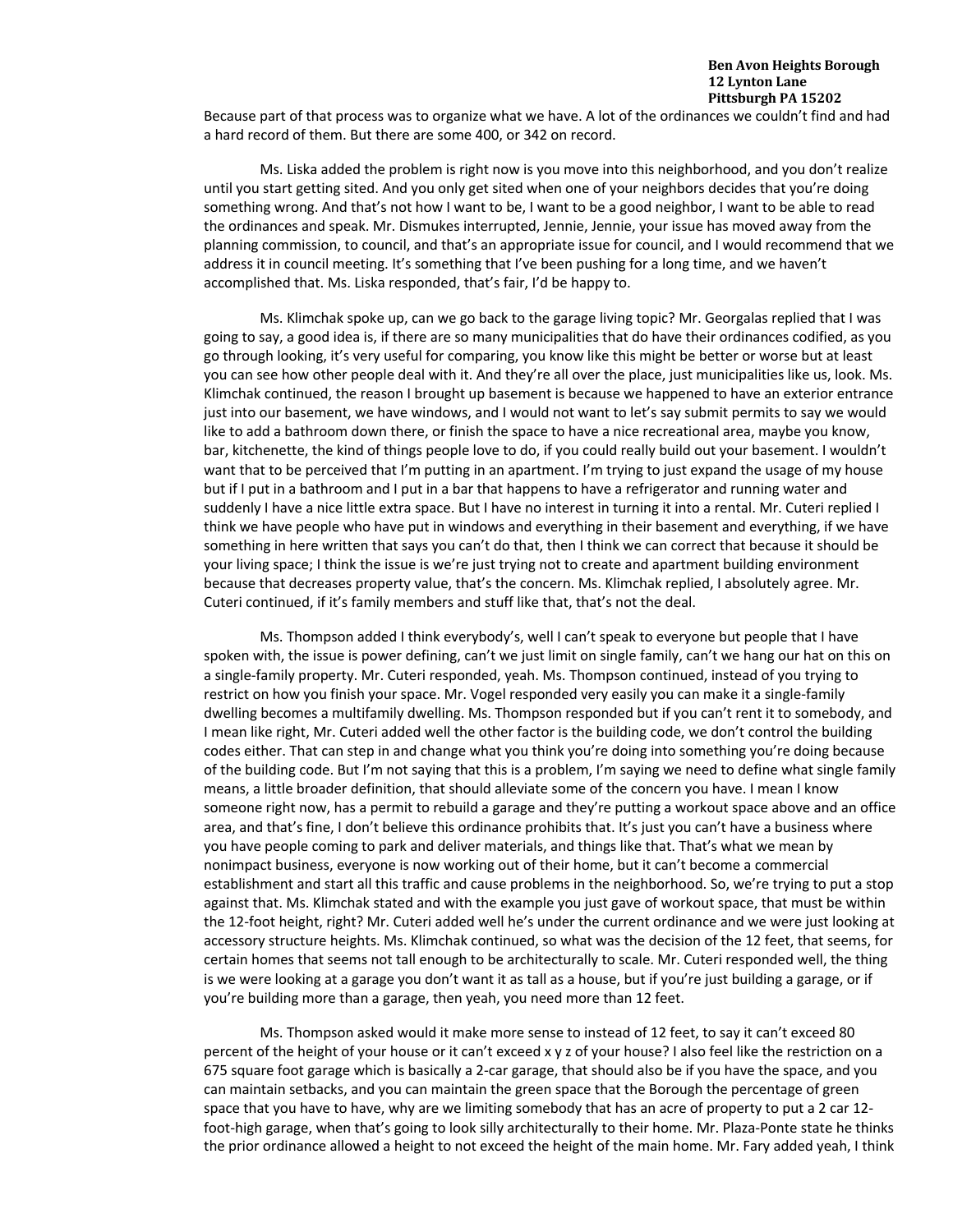it was 2 and a half stories and 35 feet, I think. Mr. Plaza-Ponte continued right, so leaning towards the old ordinance should provide ample room for people to use their property as they need to. Jed Hottenstein from 21 Wilson Drave then stated that I'm just not too sure I have a 600 square foot structure with a 12-foot ceiling. Where is the 12 feet measured from? I have 600 square foot and a 12-foot roof. Mr. Fary stated I think the current ordinance has how you measure it, I don't this one has how you measure it. Mr. Hottenstein responded that it just has maximum height, 12 feet. I mean the garage section has a private garage of 600 square foot or 670 square foot max footage with 12-foot max height. Mr. Fary added I think the current ordinance measures it from the base to the eves. Mr. Hottenstein added it doesn't say that in the draft one. Yeah, okay current, that's fine.

Ms. Thompson added yeah so to the character to our house, that would mean that a flat roof garage, which, nobody wants to see a flat roof garage in our neighborhood, that's not going to look nice. Mr. Cuteri added that a garage door is 7 and a half 8 feet max so, you do have constraint on that. But if it's just a garage. But if you have a two story, then it's going to have to be a lot taller than 12 feet. Mr. Lamparelli stated we have a 1 story garage, and it matches our house, with the peak right, and it's well above 12 feet. I think it would look goofy with our house to have, Mr. Vogel interrupted, but then again it would be a prior nonconforming use language onto structure, you're still going to have that. Mr. Lamparelli responded yeah, but I think if someone wanted to add a garage, I think it would be better than a flat roof. Mr. Cuteri responded I think this is just attached structures to, this isn't part of the house what we're talking about. Mr. Lamparelli continued if someone wanted to come in and you know, redo the garage, if someone moved into our home and redo the garage and they would have to have a flat pitched roof I mean it would look horrible in the neighborhood, I think. It just wouldn't match the house. Mr. Hebert added yeah like my neighbor doesn't have a garage and they want to add a garage, I prefer they would add a nice structure and it's going to be bigger to match the home. Ms. Thompson added, and not everyone has the option to make an attached garage to their home.

Mr. Ratty asked I don't know I've lived here for a long time; how many new properties are going up and building garages? Mr. Cuteri responded I think there are two lots that are double lots. Ms. Thompson added but there are people that have property that could put a garage on it and why are we prohibiting them? Mr. Cuteri responded well yeah, a lot of the issues they would run into are cover issues and setbacks and all of that, and so that was part of the thinking in setting a size that was reasonable for what's possible in the Borough but, there are some properties that are large so, yeah, those properties could be adding garages, most of them have them on the property so. Ms. Thompson added, I would say in that instance that's another instance where we can limit things with other, there's already enough limitations in here that are going to, you are going to have to have so much green space, why are we like. Mr. Cuteri responded you must give some control and people can apply for variances. Variances are granted quite often, when it's reasonable for the property because you can't predict every situation for every property. What may make a lot of sense on one property doesn't comply. You can say I want a variance and another property say no we can't grant that, that's why we wrote the ordinance. It's a little hard to be just to say to anything and then you have no control over it. Mr. Fary responded I don't think it should say do anything, but I think you can make it instead of a fixed square table, it's a variable square footage based on your property square footage. Mr. Cuteri responded yeah, that's why I think we can look at the lot coverage requirements and stuff and then that would be the value factor.

Mr. Mihalko at 3 Briar Cliff Road asked have you touched on, obviously there have been a lot of comments about the character of the neighborhood and one of the beautiful things about this neighborhood is, I've been here for 38 years, is we have all the different architecture and I think whenever we were writing this and going through the compliance and code for this, I think that the object was for accessory sheds to limit the heights and I think the garage came into the play because they didn't want people building a second floor and all this stuff when they were actually doing the planning, but and it answer everybody's questions I think and Al touched on it is, the variances for somebody to have a house with a 12 12 foot pitch and we're going to restrict you to put a 4 and 12 pitch because basically a 12 foot height ceiling or 12 foot high roof is a 4 and 12 pitch and that would look silly next to a 12 and 12 house. So obviously that's going to be looked at an as needed basis, we're going to have to look at that. Ms. Thompson responded I 100 percent agree with that, and I don't really like the thought of you can apply for a variance, I mean I have lived in this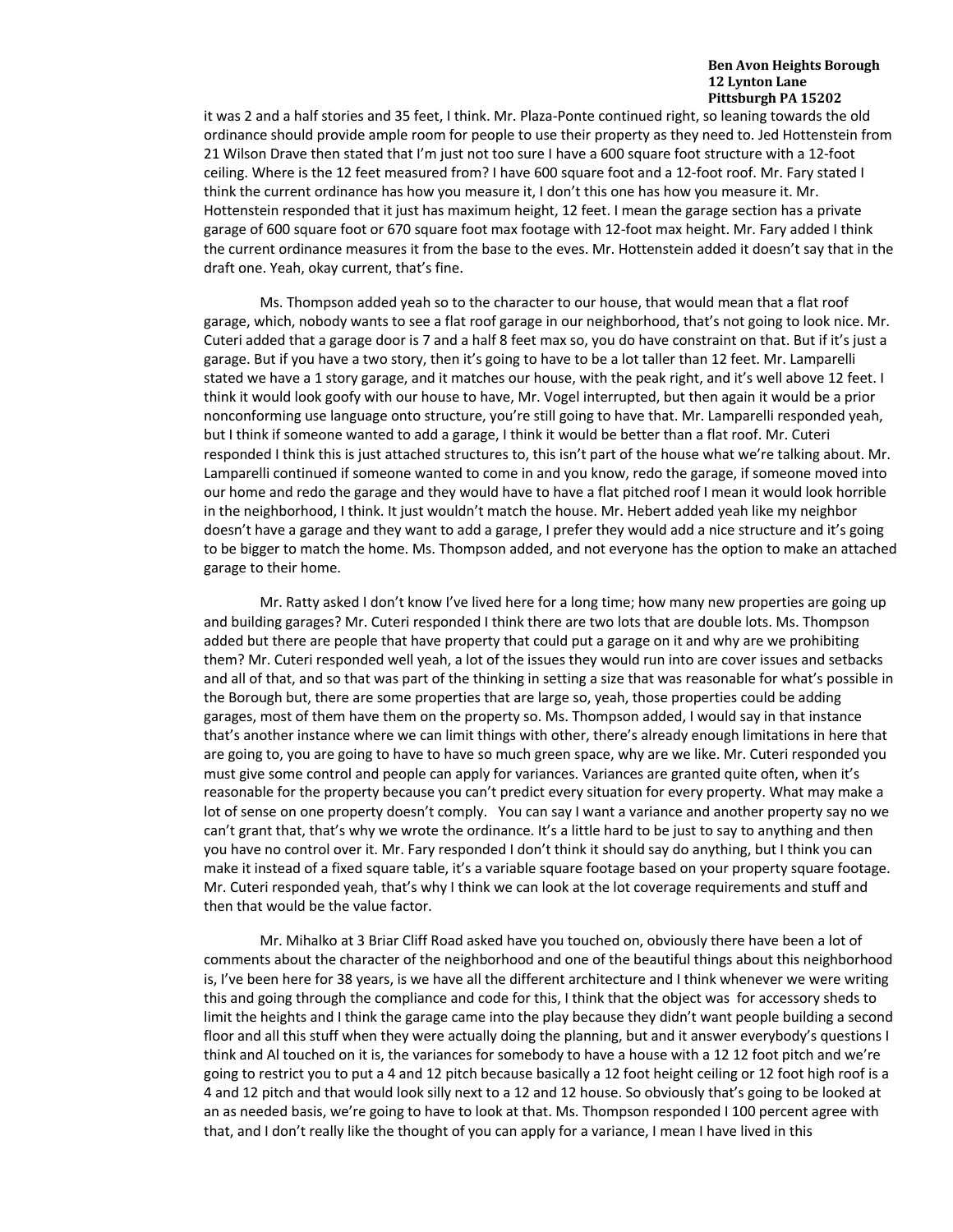neighborhood for not very long and it's not hard to see a lot of it is based on who you know and who likes you in what you're granted in this neighborhood. And I'm sorry but that's a blanket statement, I mean it's a small community and that's kind of how things.

Mr. Cuteri interrupted I don't really think it is that way. I mean I served on the zoning board, there's a lot of people that come, there are a lot of people that do things that don't get permission to do, and they just do them, okay. And sometimes the ordinance doesn't cover and there's nothing you can do about it, okay. I mean like, I'll give you one specific example, there is a wall on oxford, okay, but according to the current zoning ordinance it' okay even though it's like 6 feet tall on the roadside: because on the resident side, it's within the 4 feet limit, okay. And that was a big controversy. Yeah, our ordinance didn't cover it because we couldn't argue against our own ordinance and so it was legal. It's not what we intended, it's not what we wanted. So that's the reason, you try to be as specific as you can, without getting too prohibited but, these are the kinds of anomalies in the old ordinance that, things just aren't the way they used to be, where people could use good judgment. Now you have to kind of control or else you're going to get some crazy stuff. Mr. Rivitto at 1 Wilson Drive added and that's the risk you take with the zoning hearing board, that the homeowner must prove hardship, and I think that some member could say no I'm following the law to the T, that's not hardship, where others may say that. Mr. Lamparelli added I wouldn't want to have to get a variance to get an office above my garage if someone on the zoning. Mr. Cuteri interrupted well you wouldn't need to; I'm just saying you try to get an ordinance that covers the general information, but you can't be specific to every property, or you couldn't write something like that. Mr. Lamparelli continued, it's just important because it's an expense, right. So, it's not something I plan on doing in the next 5 years, but you know 10 to 15 years from now, I don't know who's going to be on the zoning board either, or what relationships are going to have but, maybe we don't like each other or there's the chance that happens I don't know, I don't really want to depend on getting a variance based on my personal relationships with someone. Which unfortunately happens though, I lived in a neighborhood in Buffalo that did the same exact thing as this and you can't get anything done unless you know someone or have a good relationship with people and there's other things; people ended up leaving the neighborhood because the value of homes dropped, I mean people just stopped taking care of their houses. I'm not saying that's going to happen here, but over time, it's not intended in this document, but it could happen in 20 or 25 years.

Mr. Cuteri responded I agree, the point I was trying to make was you try to write the ordinance so that it generally keeps the neighborhood the way you want it, but it doesn't mean it has to be so specific that you can't do anything else. Yeah, there's a variance process, I remember reviewing things where they wanted to come out 5 inches and I was like okay no problem and it wasn't a hardship it was just; they were right at the setback. Well 5 inches doesn't mean anything but, I hear what you're saying but it just becomes a judgement call with the zoning board, so. It could be a problem, I know, I understand that. Bobby Thompson at 15 Penhurst stated I've argued that what the ordinance are doing is the exact opposite, it's being too strict, it's being too specific with 12 feet, 650 square feet like, that's an arbitrary amount, of both dimensions. So, to the point of the variances or whatever, what makes sense relative to the property. So, saying 12 feet, and saying 650, might apply to 15 houses appropriately in this neighborhood, where you know Jed's property if you put that building on Jeds property it would look like an outhouse. Um so, using the variances or using percentages relative to the size of the house, leaves it vague enough where you meet the needs of keeping it consistent but allows for the flexibility of the homeowner to do what they, Mr. Cuteri stated I'm not disagreeing with the garages I think there needs to be a way to say you know the percentage of the property, which makes sense. Mr. Thompson continued, to add specific language to the ordinance. Mr. Cuteri continued, but I understand when you write the percentage and you have a small lot, the percentage might need to be bigger and then you must go through each property, you know what I mean? That's what makes it complicated but I'm not saying it can't be done, because if you have a 5,000 square foot lot, it can't have the same percentage coverage as the 1,000 because that lot would be full boarder to boarder. But I'm sure we can find lines that can make it work.

Mr. Lamparelli stated it does say that you can't build over your garage, I think it's page 49 I believe. Mr. Cuteri asked what is that? Mr. Lamparelli responded its section 315. Restricted and not permitted any dwelling which I assume a home office is a dwelling unit, right? Mr. Cuteri responded, no it's not. A building unit is where someone lives, spends the night, sleeps, that's a dwelling unit. An office is not that. Mr.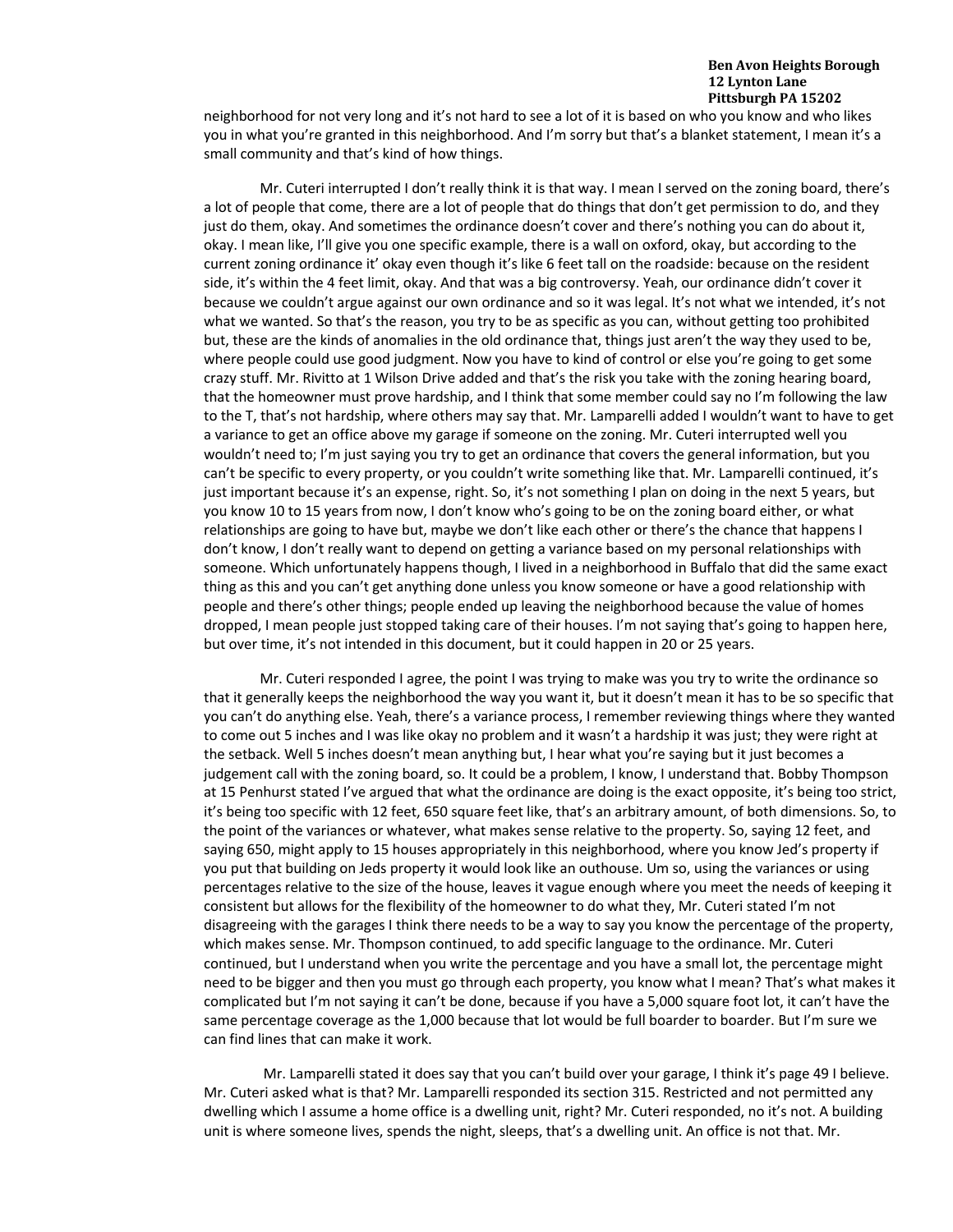Lamparelli continued okay so my son when he goes up, and again, college, example, we could put a bedroom in there. Mr. Fary added I think it goes back to the definitions that it's not clearly defined. Ms. Thompson added yeah, it's really 315 C 1, it talks about residential living area. Mr. Rattay added I don't think it's about a son or college, what happens that son gets married, and they want to start raising a family, and now you turn it into a two-family unit. Mr. Lamparelli added I think it's important to note it's not a multi-family. We must keep it single family, I think we all agree with that. Mr. Thompson added, right so we just need to define the intent. Not just say this is what we meant to say. Mr. Cuteri responded I think those were all good comments. Ms. Klimchak added I think more likely as the gym or home office or the rec room than somebodies going to build a garage and want to put a kitchen and a bathroom, could it? Would that be allowed? Mr. Vogel replied when you're mentioning the intent and that's the problem because we can all agree that this is what we want to do, and then there's someone who comes up there, the reason why these ordinances get bigger and bigger over the years is that everybody thinks you're all on the same page and someone comes up and they come up with a technicality and so then the rule book gets bigger and bigger and bigger and bigger. So, the way they have the dwelling units, single unit providing complete independent living facility for one or more persons, so, I mean that's kind of the basics of where we are on this. It's just that we want to make sure that it doesn't become a slippery slope, I know we defined family in here, but you don't want someone to be clever and come back and say they have the equivalent of a fraternity house. Ms. Thompson responded I mean you could restrict the how many occupants you can have in an accessory dwelling? So, if you wanted to have your in-laws in an apartment, no more than three people in an accessory dwelling, so somebodies not raising another family in an accessory dwelling, but they're your grandkids and whatever but, there's other ways to restrict.

Mr. Cuteri responded yeah, I mean I don't know what's legal and not legal in that regard, and we don't want to be in the business of policing everyone's lifestyle either so, we just want to make it so what you're building is reasonable, you don't overpopulate the parcels that are small, that should be the goal. You want to be able to use your property for what you can maximize the use 300 percent, um so I think we need to kind of sort through that a little more, so it makes sense. Mr. Vogel added what we have as family as a definition, an individual two or more persons related by blood marriage or adoption, no more than 3 unrelated persons living as a single housekeeping unit. Family may also include domestic servants and gratuitous guests, forego restrictions don't apply to people with disabilities. So, you can't, there are limits, and the government does enforce them. There are many communities that have them, and this would be an attractive community, a walking community, within Ben Avon Heights. It would be attractive for let's say, organizations that specialize in special needs people. But you know we can't discriminate against that but. Mr. Plaza-Ponte added but that definition recalls building a separate structure, as opposed to having a livable space above a garage which has many different uses and not necessarily. Mr. Dismukes added I don't think that comment changes our intent, that this is a single-family resident's community. And through interpretation and presumption we're trying to change that. I for one disagree. Mr. Plaza-Ponte responded yeah no; I'm not saying that. I'm saying that you have one mailbox, and you have one family living in that property. But to have a livable structure above the garage in my view doesn't fall within the definition of being a separate family. Mr. Cuteri responded well your conflating current family and residential units. They are not the same thing, and they don't, one doesn't inform the other. If you have two residents on one property Mr. Plaza-Ponte interrupted the spirit of what you're trying to accomplish by embracing this new language, right? Prohibiting.

Mr. Fary added because you use the term living area, and it's an undefined term. So that could be a separate resident, or it could be a man cave. I mean, it's a living area. Mr. Cuteri responded no it's not a living area it's accessory residential. Mr. Fary added it talks about it on page 43 whereas the private garage restrictions, it says no part of an accessory garage shall be occupied as a residential living area. Mr. Cuteri responded residential, yeah. Mr. Fary continued a residential living area is an undefined term. Mr. Dismukes responded send us some suggestions. Send us some suggestions. Ms. Ludwig responded I think the difference that needs to be made is the difference between maybe a dwelling unit, where someone sleeps overnight to maybe living areas, I don't know and you must decide what you want to permit or not, you know what I mean? I think that we can make it, they are two different things, right? But it's what you guys feel comfortable with allowing above that garage. Mr. Vogel stated permanent provisions for living, sleeping, eating, cooking, and sanitation. Mr. Rattay added you could just limit it to just prohibit eating and cooking,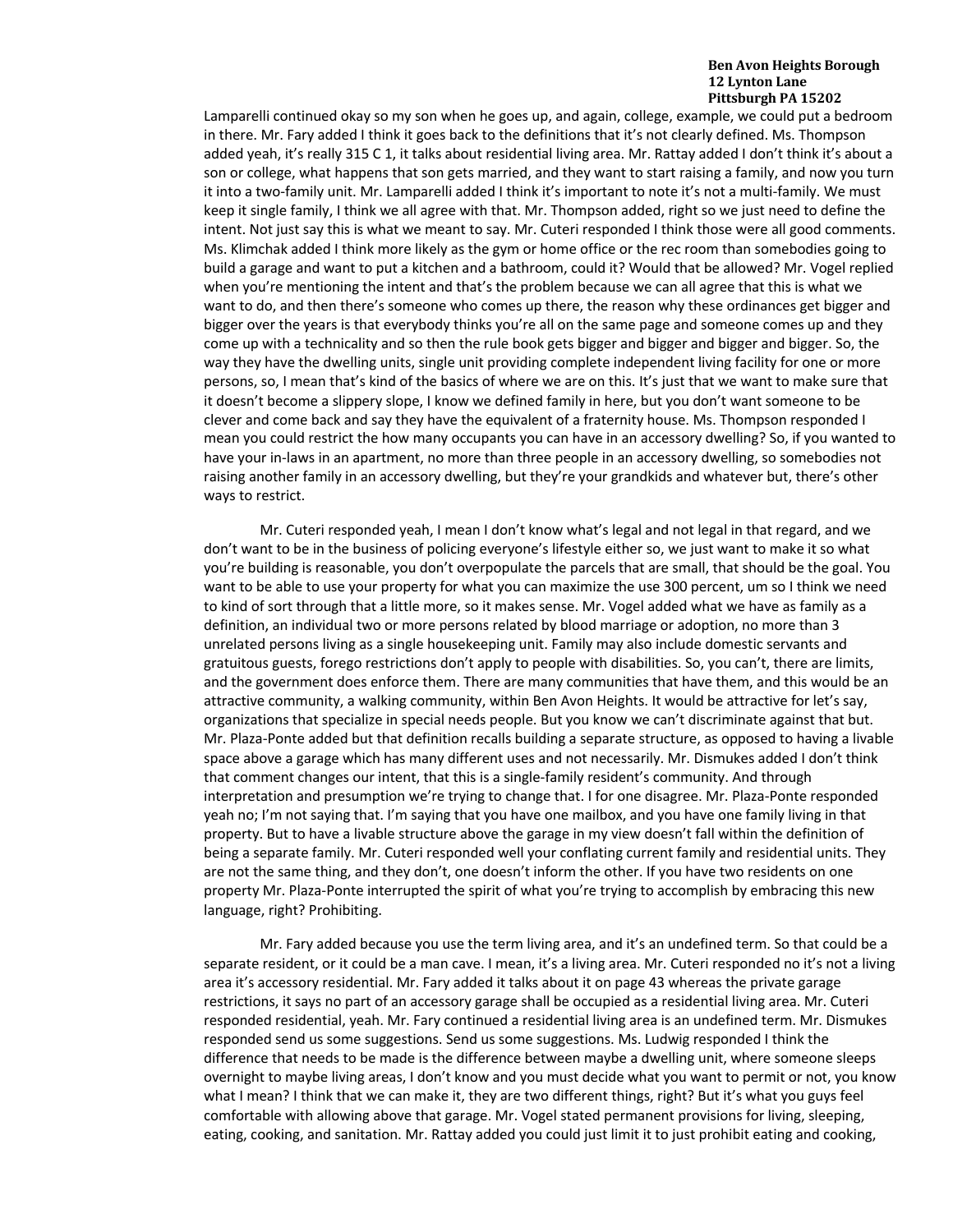you know. If you really are going to use it as an office or something, you don't need an oven and a refrigerator. That would be one way to limit. Because otherwise you're going to have more cars on the property and you're going to need bigger parking pads. Mr. Cuteri added, no we're eliminating parking pads, you'll have to shuttle down to the mall. Mr. Georgalas added it all comes down to parking pads, everything comes down to parking pads.

Mr. Cuteri asked the public if there were any more comments. This has been very helpful; I think this has given us a lot to think about. Mr. Hottenstein added I just have one question about noise level, 60 decibels, where did that number come from? Mr. Cuteri responded I think that's industry standard, isn't it? Mr. Hottenstein responded; 60 decibels is an industry standard? Ms. Ludwig responded residential usually is somewhere between like 60-70ish, for residential on a sliding scale. There are certain exemptions in there that are written, so. Mr. Hottenstein added well a normal conversation like this is about 75-80 decibels. Ms. Ludwig continued, I think it depends on to on what the unit of measurement is and how you measure. Mr. Hottenstein continued its distance it's sound, and that's why I'm saying in the thing it's saying at the street, in the zoning draft, it says at the street, measure it, so, the larger the yard you can make more noise in the center of the yard, instead of the edge of the yard because it's the distance. So right now, we're at 75 decibels, right in this room. Mr. Mihalko stated well I can't use a leaf blower. Mr. Hottenstein responded can't use a leaf blower. Can't turn your car on in your garage. Mr. Lamparelli asked if there were time limitations. Ms. Thompson added, can't have three kids. Mr. Cuteri added, no mothers-in-laws. Mr. Mihalko added I think I hit 90 today when I was talking to my wife. Mr. Dismukes added you probably deserved it. Mr. Georgalas added he's living in the garage now. Mr. Hottenstein added it's in section 501. Mr. Lamperelli added aren't air conditioners and if you lose power, generators, even if it's running over night, because you would, it's going to be loud. Mr. Mihalko added I think you guys are reading into this too much, I mean we as council members spent hours and hours going over all this stuff. Mr. Lamperalli stated that I've seen this happen in neighborhoods and it turns sour quickly. You have people who don't get along, I think the sounds bearings you can go to the cops for that right? Doesn't it say that in one of the, you can call law enforcement and then you're getting law enforcement called to your house. I mean, people can do it and they do. Mr. Cuteri responded, okay we'll look at 501. Ms. Ludwig added I mean there are certain restrictions, I mean there are exemptions, like in number 2, a noise emanating from construction or maintenance. If you're mowing your lawn or leaf blowing that would be maintenance. If you're not doing it at midnight that's okay. Mr. Hottenstein what about parties being at a normal level? Again, it gets back to who wants to complain and who wants to, and who's friends and who isn't friends. Mr. Dismukes added, just be a good neighbor. It's not even who your friends with, just be a good neighbor and human being.

Mr. Fary added I think 60 decibels is very low. That's normal conversation. Mr. Cuteri responded I don't believe so. Mr. Fary replied it is. Ms. Ludwig added it depends on the unit. Mr. Vogel added we'll investigate that. Mr. Hottestein noted he's got it right here. We will investigate it and figure it out.

Ms. Klimchak asked I was just wondering if you would think about after creating the next draft, is there any reason not to send out a quick email to all the residents attaching that and saying, FYI, we're doing this, read it if you'd like; many people might not but, it would be very easy not to check the website. It would be very easy, I only know about this because of a friend. Mr. Cuteri asked, did we not email everybody? No, we didn't. Sorry, yeah, we should have announced that, I thought that it had been announced, but we will do that for sure. Ms. Klimchak added an actual copy? Mr. Cuteri replied yeah, for sure. Mr. Thompson asked is it possible, so we have this version, right? So, any changes that go into it, can you redline it? Like just put it in a different font so that we know where the changes are? Ms. Ludwig stated we can just use track changes. Mr. Thompson continued, that was the hardest part looking at the old one and the new one. Mr. Vogel added we thought about that but when converting the old to word it was useless. It was just so different.

Mr. Cuteri asked do we need to suggest these changes to council? Mr. Vogel responded yeah, we'll suggest changes to council we'll work on that, what I think will happen is, we'll work on that with council, and we'll probably need another meeting likes this and then that way, I would encourage people to send your stuff in because again, what ends up, if we have consensus now that's good but what makes it kind of more difficult to change things is if we're at the last minute someone will come up with a very minor error. Mr. Thompson responded I mean personally I would rather more of this part before it goes to county if it goes longer than. I mean we've been operating off the same ordinance for 40 years, we can wait another 4 weeks,